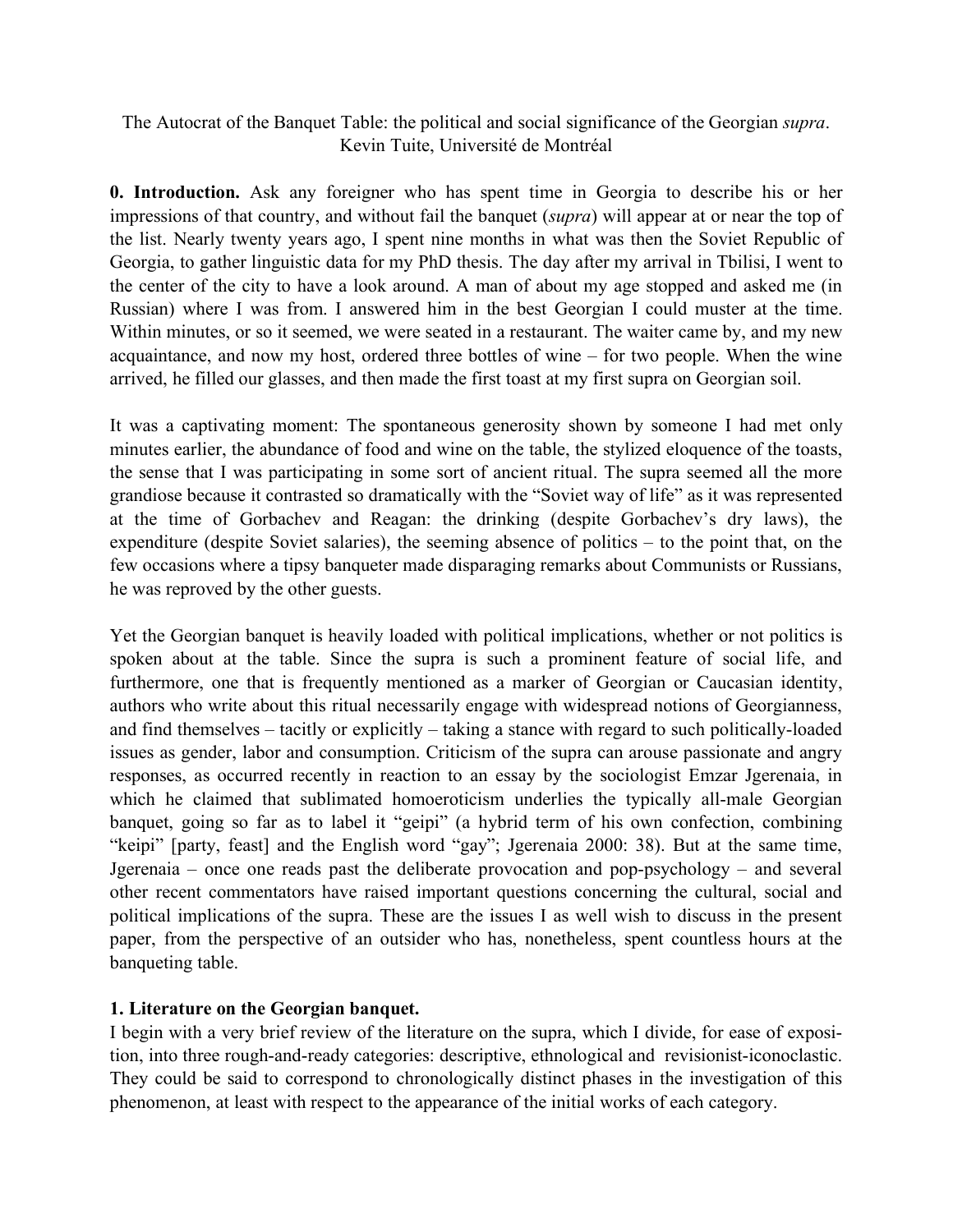(A) DESCRIPTIVE: This category is the oldest, going back to depictions of feasts and banquets in Georgian literature, from the Middle Ages onward, and accounts written by European travellers to Georgia, such as Ambrosio Contarini (who passed through Georgia in 1473), Archangelo Lamberti (Italian missionary in Mingrelia from 1633-1653), the French writer Alexandre Dumas (who visited the Caucasus in 1858-1859), and numerous  $20<sup>th</sup>$  and  $21<sup>st</sup>$  century visitors. Leaving out, for the time being, accounts predating the incorporation of Georgia into the Russian Empire at the turn of the  $19<sup>th</sup>$  century, writers describing the Georgian banquet have been impressed as much by its rule-governed homogeneity as by the abundance of wine and food displayed on the table. This has given rise to "how-to" guides, such as Holisky (1989) and, in part, Magarotto (2002), intended to inform readers about supra etiquette, the types of banquet, the sequence of toasts, etc. The chief features mentioned in descriptions of the contemporary Georgian banquet include the following:

(i). THE CENTRAL ROLE PLAYED BY THE TOASTMASTER (known in Georgian as *tamada*, or in some regions, *t'olumbaši*). In principle, at every occasion where wine is to be consumed, even if only two men are present, one of them is selected to be *tamada*. The ideal tamada should not only be knowledgeable, witty, and articulate, but also a good drinker, i.e. capable of ingesting inordinate amounts of wine (four or five litres is not unusual) without suffering a noticeable degradation of his faculties.

(ii). SUPRA ETIQUETTE. No wine is to be consumed unless a toast (*sad*γ*egrdzelo*) has first been pronounced by the drinker. But that is far from all: Each round of drinking begins with a toast on a particular topic declaimed by the *tamada*, after which he – and only he – drinks. After the toastmaster finishes, the other guests, one after the other, give toasts of their own on the same theme, then each of them drinks. Furthermore, each drinker, ideally, should drink ALL of the wine in his drinking vessel (glass, horn, or whatever it might happen to be) in a single draught. In practice, only the *tamada* is obliged to adhere to this rule, but the other men strive to consume at least half of the wine in their glasses. Although the toastmaster chooses the subject of each round of toasts, his choice is by no means free. The order of toasts, especially in the opening phase of the banquet, follows a quite rigid sequence, although the exact order followed depends on the type of occasion, and also the region of Georgia where the banquet takes place. Anywhere from three (the absolute minimum, to my knowledge) to three dozen or more rounds of toasts may occur during a single banquet. A typical evening supra in a private home might go on for three or four hours, though banquets lasting from 7 or 8 pm until 3 o'clock or later at night are not at all rare. I once attended a portion of a Georgian wedding banquet held in a posh (by Soviet standards) Moscow hotel, which, I was told, was in its third day.

(iii). THE SPIRIT OF COMPETITION. At the banqueting table, guests often seek to demonstrate to the others their eloquence, knowledge of national history (drawn upon when pronouncing toasts to Georgia, to the ancestors, or on similar themes), their singing – and occasionally, dancing – ability, and also their capacity for maintaining self-control despite the huge consumption of alcohol. As agonistic behavior within the parameters imposed by convention, the supra could be considered a kind of sport, but Georgians almost always downplay the nakedly competitive side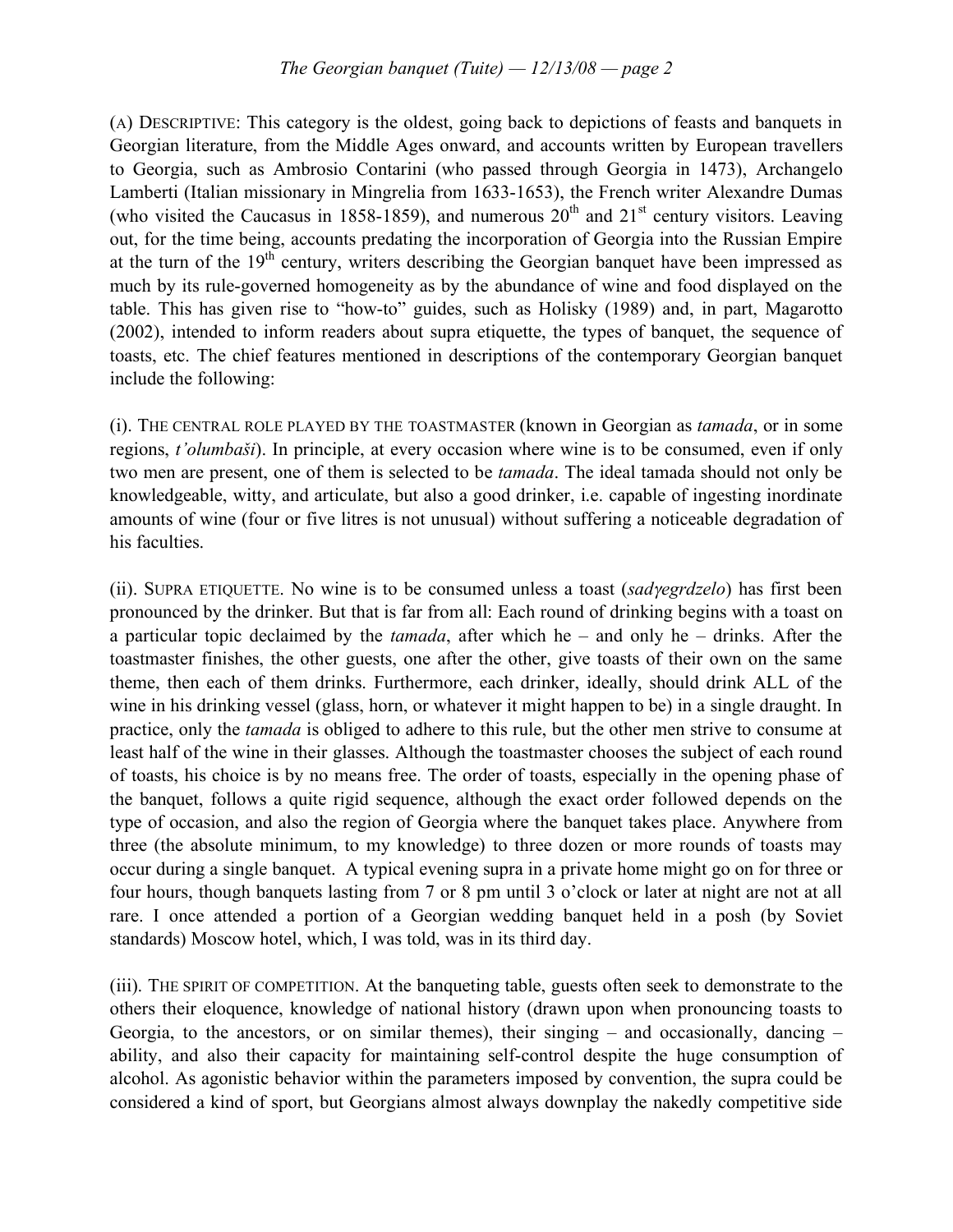of banqueting. They emphasize rather the cohesion and camaraderie generated by mutual appreciation of each other's abilities, as well as each other's faithfulness to the traditional values that are displayed in the performance of the supra.

(B) ETHNOLOGICAL: Not surprisingly, the ubiquity and rule-governed consistency of the Georgian supra has attracted the attention of foreign researchers, who detect in it the marks of ritual, in particular, a ritual enacting certain representations of Georgian identity. Examples of work in the field of "supralogy" include sociolinguist Helga Kotthoff's (1995, 1999) analyses of the Georgian banquet toast as speech genre, Florian Mühlfried's (2006) cognitive-anthropological study of gender-linked attributes of the toastmaster (*tamada*), and Paul Manning's (2003) work on the supra as image of private consumption in Soviet discourse.

(C) REVISIONIST-ICONOCLASTIC: Georgians commonly hold up the supra as a showcase of their national character, as an essential component of social life, and even as an "academy", where the true history of the Georgian nation is transmitted and its fate discussed, however these might be represented in officially-sanctioned media and textbooks. Criticisms of the dominant view have also been voiced. In an unpublished paper, Manning (2003) examines the deployment of the supra as a symbol of unproductive private consumption in the Soviet Georgian satirical magazine *Niangi*. <sup>1</sup> In this context the supra is depicted as excessive, self-indulgent, wasteful, corrupt and counter-productive, in contrast to socially-useful labor (as symbolized by collective-farm workers, for example). Post-Soviet counterdiscourses concerning the supra, such as those to be discussed here, come from a different source and are couched in different language. Rather than invoking the decisions of the preceding Party Congress, the authors of revisionists treatments of the supra draw upon sociological, historical and psychological theories that were little-known or even taboo to Soviet researchers. Most of these writers are linked to the so-called "third sector": non-governmental organizations, many of them funded by European or American agencies. They tend to be relatively young, conversant in English and sometimes other West-European languages, and some travel abroad frequently. Because the activities and publications of many members of these group are funded by foreign grants, critics — representatives of the old intelligentsia, traditionalist and anti-Western activists — refer to them reproachfully as "granteaters".<sup>2</sup> I hasten to add that the label is unfair or in any case inaccurate, since a sizeable contingent of intellectuals who share the cosmopolitan and liberal attitudes of the NGO-affiliated grantivores work in more traditional institutions. Many of these are literary critics, translators and writers, generally — but not always — in their 40's or younger. Rather than perpetuate usage of the pejorative label "grant-eaters", I will designate this group as the "third sector". My choice of label captures both the distinction made between NGOs and the private and state sectors, as well as that between this group and two other loosely-defined cohorts within the Georgian elite.

<sup>&</sup>lt;sup>1</sup> The title of this periodical — *niangi* means "crocodile" in Georgian — mirrors that of the celebrated Soviet journal *Krokodil*. While the two publications shared a common format and reflected similar Kremlin-directed ideological objectives, the articles, jokes and cartoons in *Niangi* are geared to a

Or "grantivores", if you prefer (cp. Russian *grantoedy* and its equivalents in the languages of the ex-Soviet republics: e.g. Geo. *grant'ič'amiebi* or *grant'ismč'amlebi*, Armenian *grantagerner*).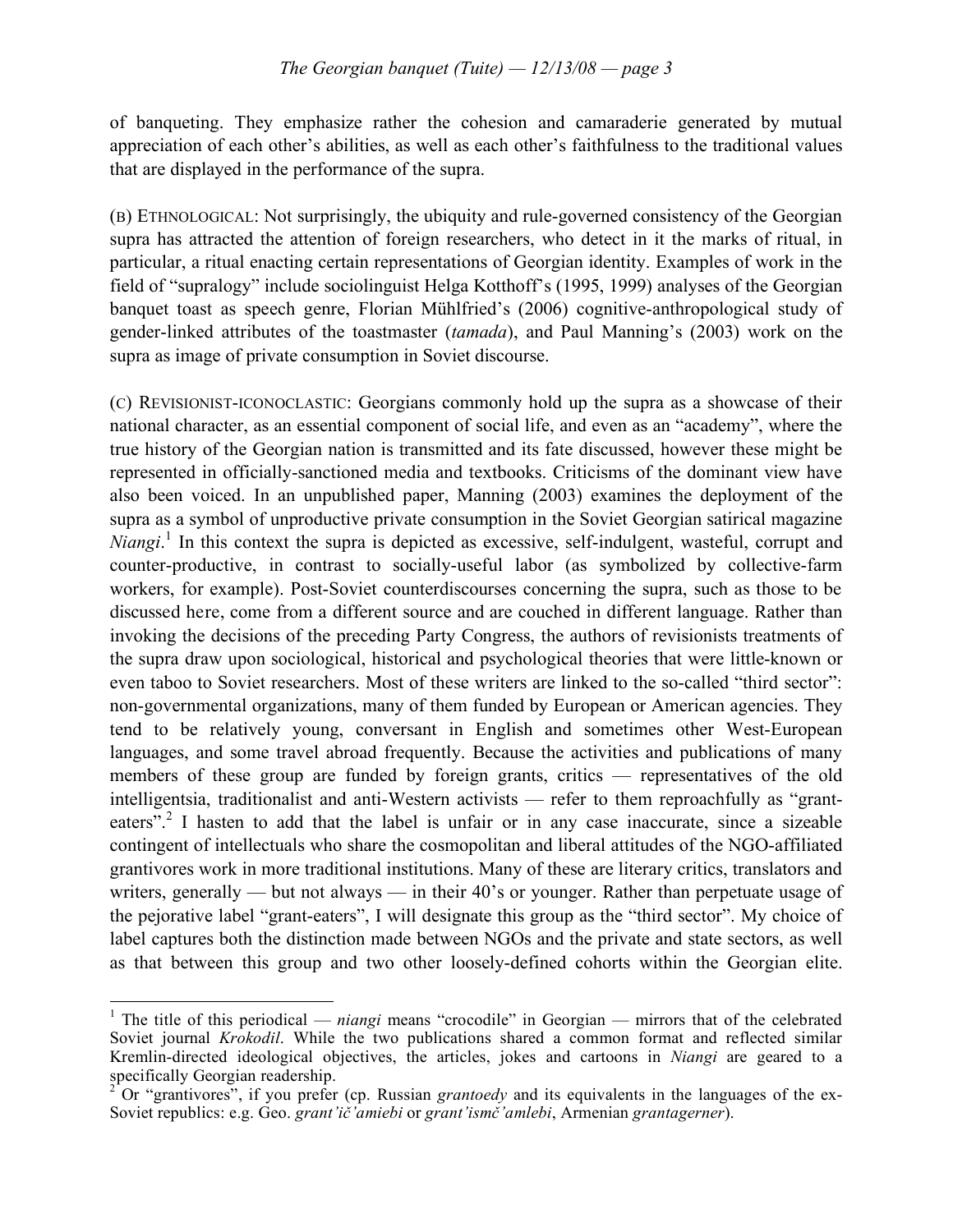Mühlfried (2005) contrasts the "grant-eaters" to the so-called "red intelligentsia",<sup>3</sup> academics esconced in the state university, the Academy of Sciences, the Writers' Union and similar institutions, especially those who rose to positions of authority during the Soviet period. I would add a third constituency to this portrait of the Georgian academic scene, whom I will call, for lack of a better term, the "white intelligentsia". Many individuals, often the descendents of old aristocratic families, found employment as professors, researchers, artists, musicians, and similar positions, without joining the Communist Party or actively collaborating with the regime. Georgians made the distinction between "red" and "white" intelligentsias (though not with those labels) in Soviet times, but the frontier between the two camps was not that easy to make out, and in any case, it was crisscrossed by numerous lines of friendship and cooperation. Many intellectuals were difficult or impossible to classify according to this binary scheme. The rapid changes of government since 1991, however, have made the frontier more evident and perhaps less porous. Many, but by no means all, members of the white intelligentsia supported Zviad Gamsaxurdia during his short-lived presidency, and continued to advocate his policies after he was deposed in 1992; some underwent persecution or were forced to emigrate as a consequence. The red intelligentsia opposed Gamsaxurdia, and, by and large, welcomed the return of Shevardnadze. Despite these differences in political orientation, representatives of both groups oppose the third sector's revisionist critiques of traditional practices, since the latter go against the grain of both Soviet-epoch historiography, and the vision of the Georgian past adhered to by nationalists aligned with the Zviadist movement.

Here in tabular format is my field-guide to the Georgian intellectual milieu. Needless to say, when classifying individuals, especially those with the dense and wide-ranging social networks typical of the Georgian elite, this classification is simplistic to the point of caricature. It is based primarily on my own observations, and thus likely to reflect observer bias in some fashion.

|             | "red intelligentsia"             | "white intelligentsia"       | "third sector"             |
|-------------|----------------------------------|------------------------------|----------------------------|
| employment  | traditional academic &           | traditional academic &       | NGOs, visiting posts in    |
|             | artistic institutions (generally | artistic institutions        | Western universities; also |
|             | higher-ranked positions)         | (generally lower-ranked)     | includes literary critics, |
|             |                                  | positions)                   | writers, translators       |
| background  | older generation, of varied      | older generation, often from | younger, many from white   |
|             | social origin (many from esta-   | aristocratic families        | intelligentsia families    |
|             | blished Communist families)      |                              |                            |
| political   | opportunist-conservative;        | nationalist, religious con-  | cosmopolitan, pro-         |
| orientation | pro-Shevardnadze                 | servative; pro-Gamsaxurdia   | Western; pro-Saakashvili   |
|             |                                  |                              | or liberal opposition      |
| gender      | tend toward conservatism, but    | favor traditional gender     | favor gender equality,     |
| attitudes   | includes professional women      | roles                        | liberal lifestyles         |

I will focus on two contentious issues raised in the past few years with regard to the Georgian banquet. First to be discussed are the origins of the supra, of toasting as currently practiced, and of the role of the *tamada* as master of ceremonies at the banquet table. Next we will examine the social and political attitudes which the supra is believed to encapsulate: the relative significance

<sup>&</sup>lt;sup>3</sup> Zaza Shatirishvili (2003) calls these two groups the new and old intelligentsia, respectively.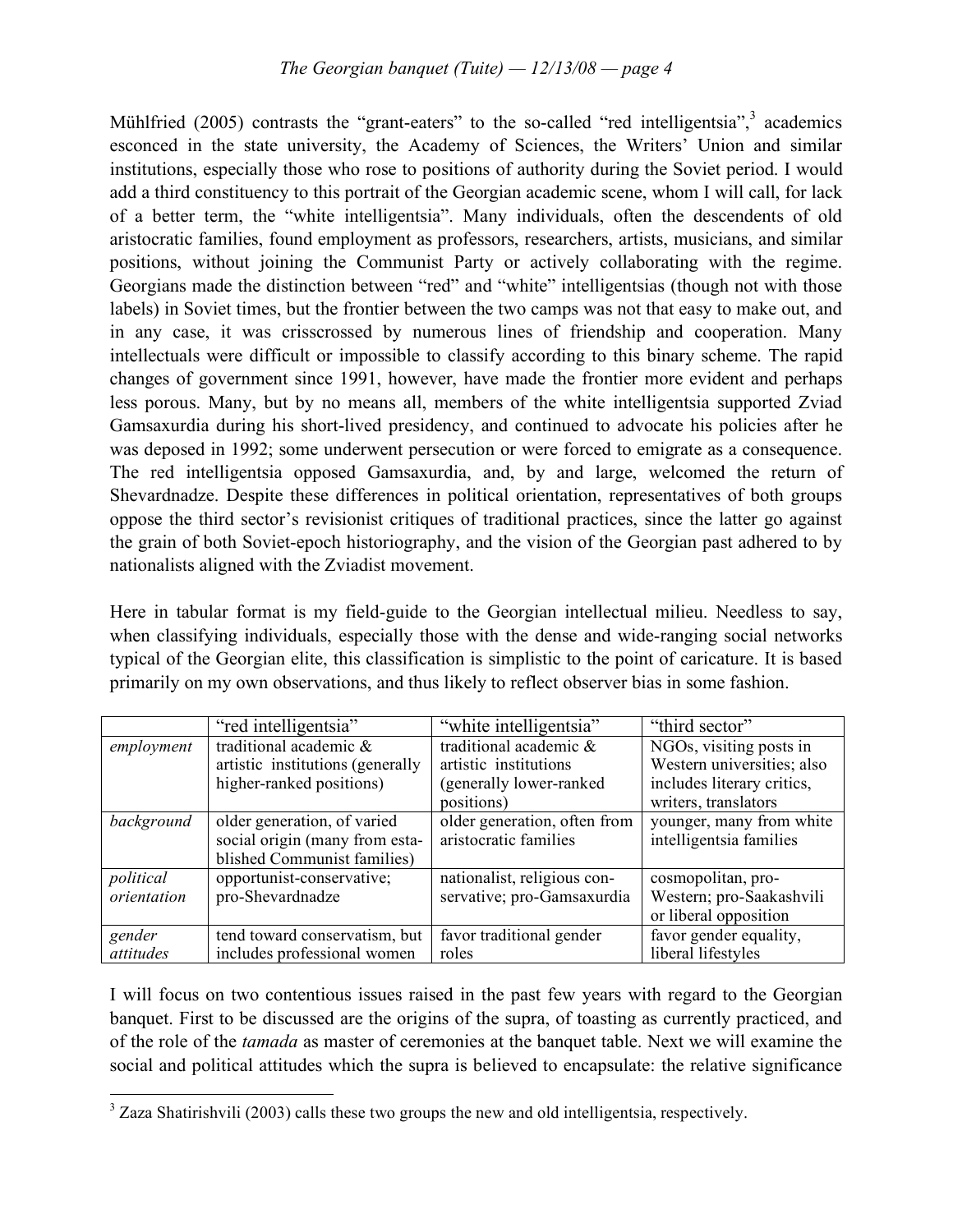of written and unwritten codes of behavior; and the supra and (or *versus*) civil society.

### **2. The evolution of the Georgian banquet: from** *nadimi* **to s***upra***.**

Rituals, especially such ubiquitous ones as the Georgian banquet, are commonly imagined as coeval with the national or religious community itself. There is in fact just such a legend concerning the origin of the supra, which I have heard on several occasions, and which crops up on numerous web pages, travel guides and popular publications about the Georgians:

When God was distributing portions of the world to all the peoples of the earth, the Georgians were having a party and doing some serious drinking. As a result they arrived late and were told by God that all the land had already been distributed. When they replied that they were late only because they had been lifting their glasses in praise of Him, God was pleased and gave the Georgians that part of earth he had been reserving for himself. (from R. Rosen, *The Georgian Republic* [Hong Kong, 1991], cited by Braund 1994, p. 70)

In this tale, the Georgians are represented banqueting and drinking toasts in God's honor, presumably while other nations show up at the appointed time and place to receive their allotments of land. But is the Georgian supra as we now know it as old as this legend would lead one to believe? If we define the supra as a meal or banquet where the consumption of wine is regulated by a toastmaster (*tamada*) and a conventional toasting sequence, then it may not be as ancient as many think.

Although feasting and wine-drinking are mentioned in the masterworks of Georgian courtly literature (Vepxist'q'aosani, Amiran-Darejaniani, etc.) and early travellers' accounts, the institution of the toastmaster and, indeed, toast-making in anything akin to its contemporary form, are conspicuously absent. The Georgian words for "toastmaster" – *tamada* and *t'olumbaši,* both of non-Georgian origin – are not attested before the  $19<sup>th</sup>$  century.<sup>4</sup> The word *supra* itself is likewise absent, at least as a term for the banquet; in the medieval Georgian translation of the Shah-Nameh *supra* refers only to the tablecloth or dining table, that is, with the same meaning as its Persian source sufre in the original text. The Georgian terms designating feasting in pre-Tsarist times are *nadimi* and *p'uroba* (< *p'uri* "bread", commonly used to denote all types of food served at a meal). I will present here the principal characteristics of the *nadimi* as described in medieval Georgian courtly literature, and the writings of foreign visitors to Georgia (a handy overview of these materials is provided in the third chapter of Mühlfried 2006). Among the latter, the Italian missionary Archangelo Lamberti is an especially valuable witness. He resided in the western province of Mingrelia for twenty years (1633-1653), learned the local language, and was instructed by Rome to supply detailed descriptions of local customs, practices and mores.

*a. Lavish display of food and drink.* At banquets, especially on special occasions, or when honored guests are present, the host lays out, if at all possible, far more food and drink than the guests could possibly consume. Lamberti (44) was amazed by the number of bulls, pigs, poultry

 <sup>4</sup> Of the two words for toastmaster, *t'olumbaš<sup>i</sup>* (*<sup>&</sup>lt;* Turkish *tulumbaş,* "head/chief of the wine-skin" [KEGL]) has been largely supplanted in standard Georgian by *tamada* (probably < Circassian [Kabardian] тхьэмадэ, lit. "father of the gods"; Colarusso 2002: 45)*,* which originally referred to leadership in general, not only at the banquet table ("უფროსობა ან თავობა, მაგალ. ღვინის სმაში" Chubinashvili 1887/1984: 516).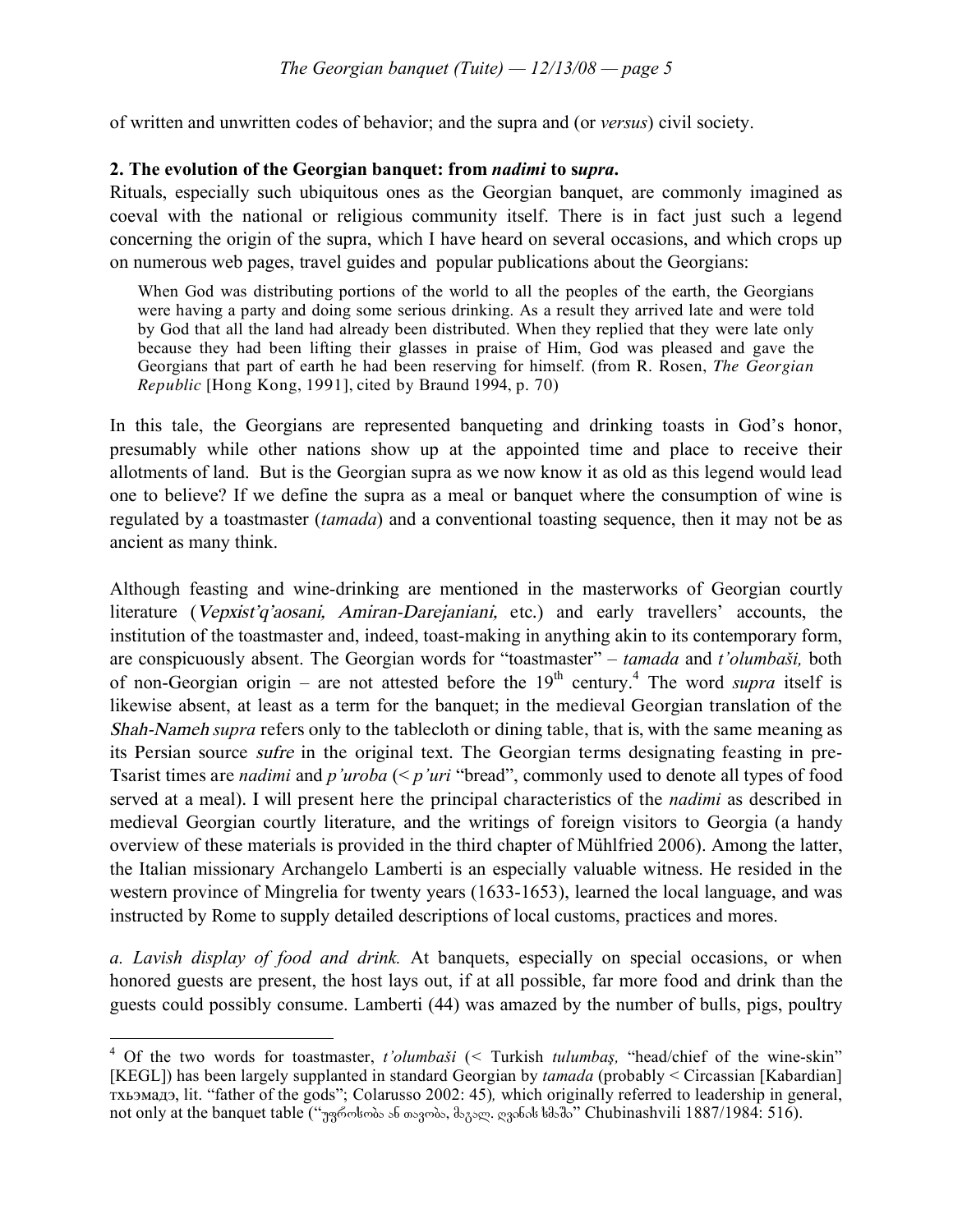and game animals slaughtered on the occasion of weddings or holidays in  $17<sup>th</sup>$  century Mingrelia, despite the impoverished circumstances in which most people then lived. The banquets described in the  $12<sup>th</sup>$  century Amiran-Darejaniani were praised not only for the abundance of wine and food, but also for the expensive gifts presented by the hosts (usually royalty) to their guests.

*b. Length of time spent at the banquet.* Lamberti expressed dismay at the inordinate amount of time his Mingrelian hosts spent at dinner: "it is unfortunate that, because of the insufficience of food, they entertain themselves rather with talk and wine" (48). On holy-days, the faithful rushed out of the church to take their places at banquets that not infrequently lasted from midday to past midnight. The kings, ladies and cavaliers featured in the Amiran-Darejaniani would attend sequences of banquets going on for days, the guests periodically moving from one palace to another, with breaks to go hunting.

*c. Central importance of drinking.* While hosts are praised for the lavish quantities of food they lay before their guests, it is the consumption of alcohol (i.e. wine in the pre-Tsarist accounts) that occupies center stage. Men capable of drinking more wine than the others at the *nadimi,* without becoming incapacitated or drunk, were singled out for special praise. Lamberti (49-50) recounts the story of a certain "Scedan Cilazé" (Č'iladze?), whose reputation as a champion drinker was said to have drawn the attention of the Shah of Iran. Invited by the Shah to his capital, Č'iladze outdrank the best drinkers of Iran, and received rich prizes in recognition of his prowess. Finally, "the shah himself wished to compete against him in drinking, but he drank so much that he became ill and gave up the ghost. Č'iladze however, laden with gifts, returned to his homeland".<sup>5</sup>

# *d. Toasts.* "Mingrelians have the tradition of drinking toasts", writes Lamberti (48)

but their toasts are not like ours. Who wishes to drink someone's toast, must do as follows: When the wine-pourer brings him a cup of wine, the toast–drinker tells the wine-pourer, take this cup to so-and-so. This man takes the cup from the wine-pourer, first inclines his head to the one from whom the toast comes; he then slightly touches his lips (to the cup) and drinks a bit; then he cleans the place on the cup where his lips touched, inclines his head a second time, and send the cup back. When the toast-drinker receives the cup, he empties it completely, and in the same manner sends the cup to the one whose toast he drank, and in that way pays his respects.

Toasts are described in medieval courtly literature also, and like the above, they are directed to fellow banqueters, rather than to the long-gone ancestors and abstract themes that appear on the list of obligatory toasting themes for the contemporary Georgian supra. There is also no mention of lengthy toasts, or of guests vying with each other in the eloquence of their toasts on a particular theme. Friedrich Bodenstedt, who lived in Tbilisi from 1843 to 1846, and the afore-mentioned Alexandre Dumas, who visited the Caucasus fifteen years later, mention the same brief exchange of Turkish phrases between the proposer and recipient of a toast:

<sup>&</sup>lt;sup>5</sup> The tradition of champion drinkers was still alive when Dumas visited Georgia, and indeed he is reputed to have bested his hosts at their own game: *Oui, le gigantisme de notre Alexandre Dumas se (dé)mesure autrement : dans les années soixante, quand, en Georgie, les meilleurs buveurs boivent directement à l'outre vingt-cinq bouteilles de vin, il se voit décerner un certificat attestant qu'"il a pris plus de vin que les Géorgiens"* (Mathieu 2002).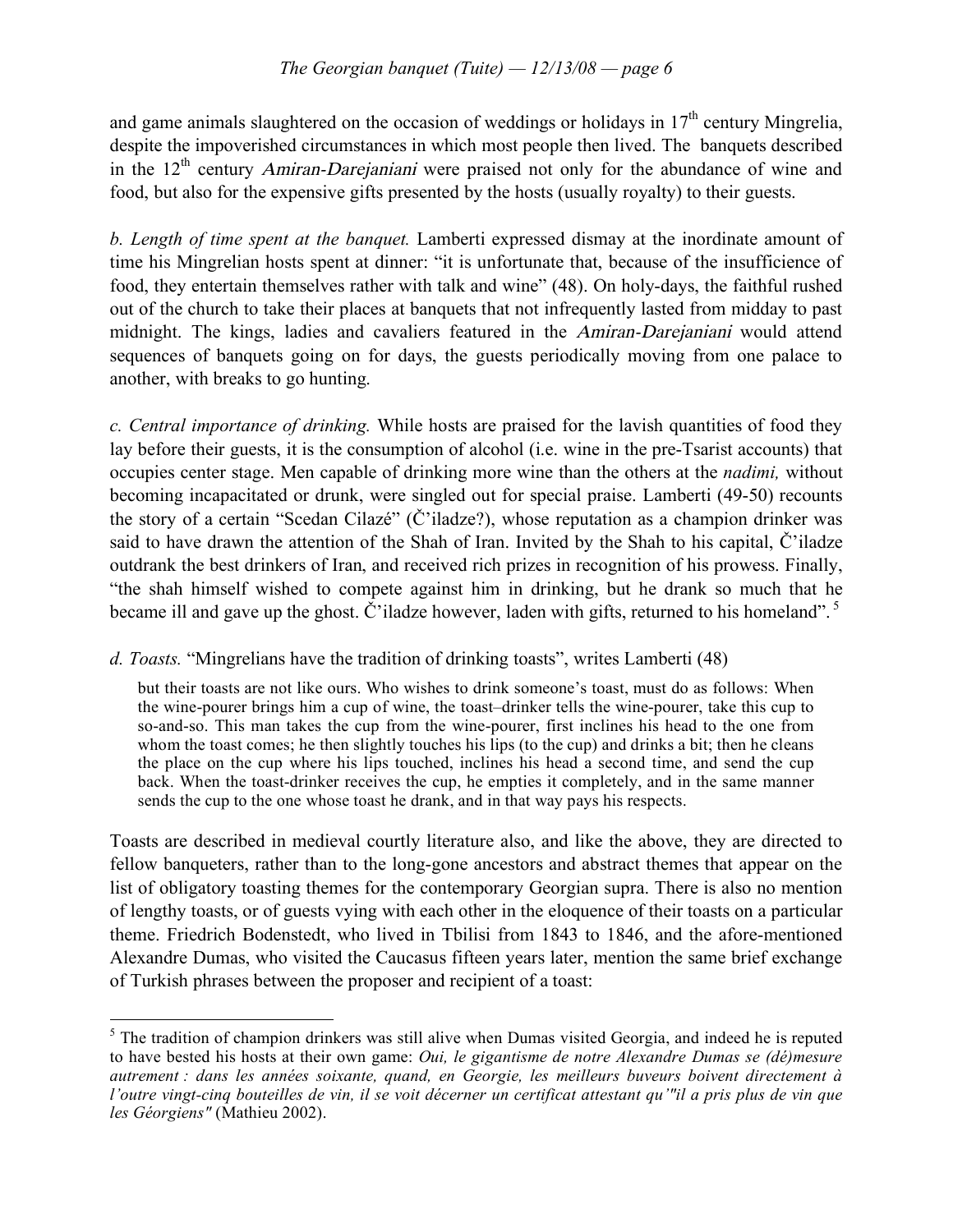Celui qui porte le toast dit ces paroles sacramentelles : « Allah verdi. » ["God gave"] Celui qui accepte le toast répond : « Yack schioldi. » [= Azeri *Yaxşı ol(di)* "Be well"]

Recalling the banquets of his childhood, the poet Ak'ak'i C'ereteli (1840-1915) pointed to the absence of the newer style of toasting, especially thematic (samizezo) toasts, which "could not even be imagined" at the time (βρθο συγρευμών, Pt I, ch. 1), but which became an inalienable attribute of the supra within his lifetime (Nik'oladze 2004).

When did the supra, with thematic toasts and a tamada, supplant the medieval *nadimi*? Levan Bregadze (2000) did some philological spadework, and traced the earliest appearance of the Georgian word for "toast" – *sadγegrdzelo*, lit. "for long life"<sup>6</sup> – to a mid-19<sup>th</sup> century poem by Grigol Orbeliani entitled "*sadɣegrdzelo anu omis šemdgom ɣame lxini, erevnis siaxloves"* ("Toast, or night banquet after battle, in the vicinity of Erevan"). Orbeliani (1800-1883) was a Georgian nobleman who served in the Russian Imperial army in the 1820's and 30's, following the annexation of Georgia into the tsarist empire. His poem consists of a series of toasts pronounced during an all-night banquet by a group of soldiers seated around a campfire. After a brief introduction, the text shifts to direct address: A voice calls on the assembled brethren to drink a cup full of wine to those fallen that day in battle. There follow several lengthy toasts – to celebrated ancestors (especially royalty), to Tsar Nicholas I, to the Georgian homeland, to friendship in the face of death, and to love – each followed by a brief refrain, uttered in chorus by the soldiers. As Bregadze notes, an earlier version of Orbeliani's poem had a different title — "*t'olubaši anu omis šemdeg lxini da sadɣegrdzelo, 1827 c'elsa"* ("Toastmaster [*t'olu(m)baši*], or banquet after battle and toast, in the year 1827") — and was described on its title page as an "imitation" (mibadzva) of a work by the Russian poet Vasily Zhukovsky. The model for Orbeliani's "Toast[master]" is Zhukovsky's celebrated *Pevec vo stane russkix voinov* ("The Bard in the Camp of the Russian Warriors") composed in the aftermath of the War of 1812. This poem likewise comprises a sequence of toast-like invocations, pronounced by a speaker holding a cup of wine, to forefathers and the homeland, the Tsar, living warriors, and those who had fallen in combat; to brotherhood, love, bards (*sotrudniki voždjam* "colleagues of commanders"), and lastly, to God.

On the evidence of this poem and several other literary sources mentioned in his essay, Bregadze concludes that "the supra, it would appear, received the form it has today at the beginning of the  $19<sup>th</sup>$  century, and ... by the end of the  $19<sup>th</sup>$  century, this form of banquet has spread everywhere" (12). I will get back to this assertion in a minute, but before I do, I would like to dwell a bit more on the parallel between Zhukovsky's *Pevec* and Orbeliani's imitation. The two texts are structured as long passages attributed to a single voice, followed by refrains, echoing portions of the preceding text, representing a kind of chorus. In Zhukovsky's poem, the principal voice is

 <sup>6</sup> Although the derived word *sad*γ*egrdzelo* can be traced back no further than two centuries, its compound root —  $dye$  (day) + *grdzel-* (long) — occurs in texts from the 12<sup>th</sup> and 13<sup>th</sup> centuries, e.g. *cxovndi uk'unisamde d*γ*egrdzelobita, mepeo!* "Live for ever, with length of days, O king!" (*Amiran-Darejaniani*); *ac', švilo,* <sup>γ</sup>*mertman tkven mogces atas c'el d*γ*eta grdzeloba, sve-svianoba, didoba ...* "Now, my child, may God grant you length of days for a thousand years, good fortune, greatness" (*Vepxist'q'aosani* 1545). In modern Georgian usage, it is important to note, *sad*γ*egrdzelo* denotes any kind of toast proposed at a banquet, not only those wishing health and long life to an individual.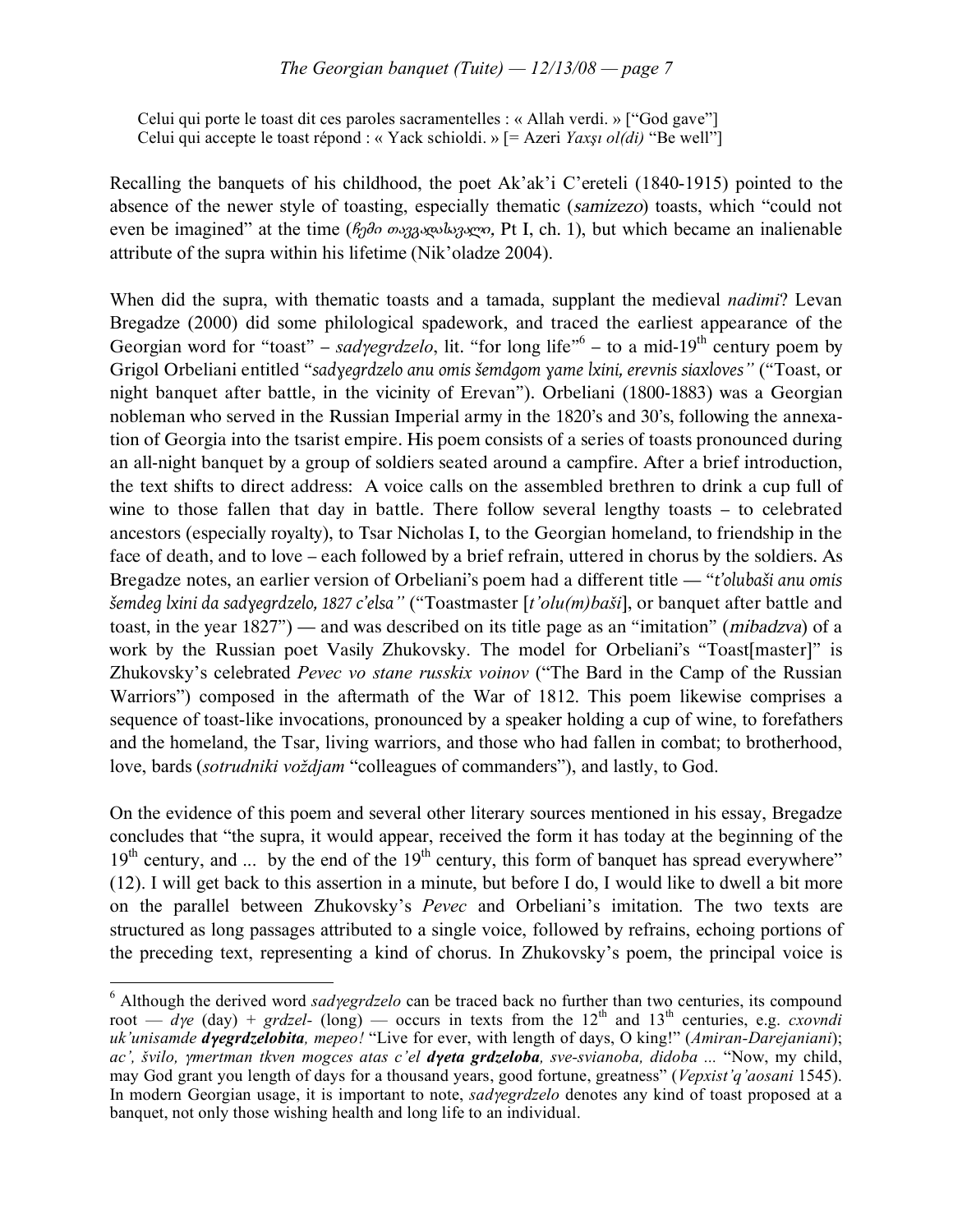### *The Georgian banquet (Tuite) — 12/13/08 — page 8*

|                                    | LEAD PERFORMER                    | <b>CHORUS</b>               |
|------------------------------------|-----------------------------------|-----------------------------|
| Zhukovsky 1812-1815   pevec "bard" |                                   | <i>voiny</i> "warriors"     |
| Orbeliani 1827                     | <i>t'olu(m)baši</i> "toastmaster" | <i>dast'aluyi</i> "refrain" |
| Orbeliani 1870                     | <i>sadyegrdzelo</i> "toast"       | <i>mxedarni</i> "warriors"  |

labeled *pevec* "bard". In Orbeliani's earlier imitations the equivalent part is assigned to a *t'olubaši* "toastmaster", and in the later ones the label is changed to *sad*γ*egrdzelo* "toast".

The equation made by Orbeliani between *pevec* and *t'olu(m)baši* merits closer study, certainly closer than I am capable of at present. Zhukovsky's bard gives every appearance of being a figure drawn from Thomas Gray or the Scottish ballads of Walter Scott or Macpherson, rather than from the banqueting practices of Russian officers at the time of the Napoleonic Wars (Rayfield 1994: 144; Catherine O'Neil, pers. comm.). Just such an occasion is depicted by Tolstoy in *War and Peace* (chapter 71), and it has little in common with Zhukovsky's campfire orations. The nobleman hosting the banquet signaled for the glasses to be filled with champagne, then rose to his feet and called out "To the health of our Sovereign, the Tsar". He emptied his glass and threw it to the floor. The others shouted "hurrah" and smashed their glasses in similar fashion, while the band played a patriotic song. After the servants swept up the shattered glass, another toast was proposed, to Prince Bagration, followed by shouting and the smashing of drinkware, and so on, as other guests, club members and the organizing committee were toasted in their turn, ending with a final salute to the host.

As far as the toasting is concerned, this is fundamentally the same structure as that noted in medieval Georgia (without the broken glass, of course), and for that matter, in the Western world since Roman times: personal toasts to sovereigns and fellow banqueters, with little in the way of verbal elaboration. But whereas Zhukovsky's bardic feast is a fictional product, the insertion of names from the present and recent past into the frame of romanticized Celtic minstrelsy, that confected by Orbeliani could pass for the transcript of an actual supra, albeit one with an uncommonly talented tamada capable of expressing his *sad*γ*egrdzeloebi* in verse. <sup>8</sup> According to the textual evidence, the transition from medieval nadimi to modern supra followed on the heels of the incorporation of Georgia and the rest of Transcaucasia into the Russian Empire in the early 19th century. *Post hoc, propter hoc:* in Bregadze's opinion, the new supra, with its tamada and sequence of toasts, came into being precisely as a means of symbolically compensating for lost sovereignty: "The Georgian supra, and in particular, its chief element, the toast, became a compensation for unfulfilled duties ... Real care for the homeland was replaced by the toast to the homeland; the real doing of good, by the toast to goodness".<sup>9</sup>

<sup>&</sup>lt;sup>7 იე</sup>სიმღერის დროს ყოველი ხანის შემდეგ გამეორებული კუპლეტი ან სტრიქონი, რომელიც ლექსის მთავარ მოტივს<br>შეიცავს'' (გრიშაშვილი, იოსებ. 1997. *ქალაქური ლექსიკონი*: 78-79).

Although rare, such toastmasters do exist! See the collection of versified toasts created by Vano Xaraišvili (1997), a celebrated rhyming *tamada* from Xašuri in central Georgia.<br><sup>9</sup> მოიშალა ქართული სახელმწიფოებრიობა, ჩაკვდა ქართული საზოგადოებრივ-პოლიტიკური ცხოვრება — აყვავდა

ქართული სუფრა! ... ქართული სუფრა, კერძოდ, მისი უმთავრესი ელემენტი — სადღეგრძელო — იქცა შეუსრულებელ მოვალეობათა კომპენსაციად. ... სამშობლოზე რეალურად ზრუნვა სამშობლოს სადღე-გრძელოთი იცვლება, სიკეთის რეალურად კეთება — სიკეთის სადღეგრძელოთი (Bregadze 2000: 13-14).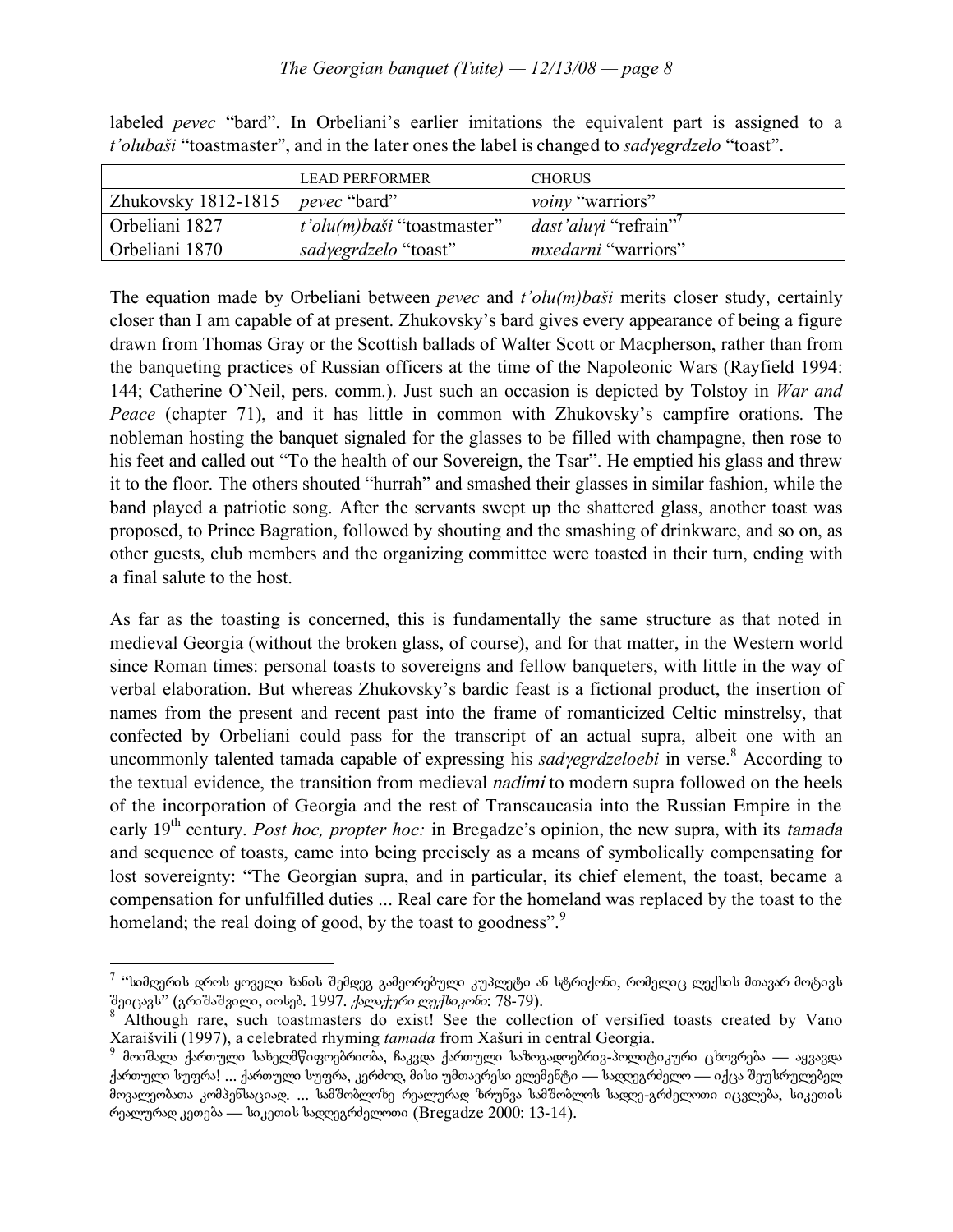"Old-intelligentsia" critics of Bregadze, such as Gociridze (2001), denounced his apparent unfamiliarity with Georgian ethnography; had Bregadze done his homework, he would not have overlooked the evidence of tamada-like practices in traditional folkways, or in peripheral, culturally-conservative regions of Georgia. Without endorsing Gociridze's traditionalist, and not especially convincing, critique of Bregadze's thesis, I will briefly present some widespread elements of Georgian (and, in general, Caucasian) belief and practice which, as it were, fertilized the soil from which both the earlier *nadimi* and the contemporary supra sprouted.

(i). THE RITUAL USE OF ALCOHOLIC BEVERAGES. The traditional religious practices of Georgians and their neighbors – either those described by ethnographers, or those still practiced today – invariably are marked by the use of wine, vodka or beer (depending on what is available locally) as an offering to the divine patrons of the community, or poured out as a libation to the deceased. (Libations – usually reduced to the pouring of a few drops of wine onto a piece of bread – are commonly performed even at contemporary urban supras). Among the Pshavs and Xevsurs of the northeast Georgian highlands, offerings are presented at shrines under four species: alcohol, bread, sacrificial animals and beeswax candles. After receiving the offerings from each petitioner, the *xevisberi* or *xucesi* (priest-like celebrants of traditional highland ceremonies) makes an invocation to the patron saint or deity while holding up a glass of wine or other alcoholic drink, which he then drinks. The petitioner and other men near the shrine precincts then do likewise. After the meat from the sacrificed cattle and sheep has been boiled or roasted, the *xevisberi* goes to each banquet and consecrates it, once again by holding up and then drinking a glass of wine.

(ii). POSITIVE AND NEGATIVE AGONISM. As I mentioned earlier, the Georgian banquet is an arena of competition among the men at the table. Descriptions of the supra tend to foreground what I will call "positive agonism", that is, the competitive display of quantity. This is most notoriously expressed through the amount and quality of the food and drink laid out before the guests (cp. "four-story banquets", with trays of food piled so high on the table that the guests cannot see the fellow partiers seated across from them, lampooned in one of the *Niangi* cartoons exhibited by Manning 2003);<sup>10</sup> the dozen or more glassfuls, hornfuls — and even flower-vase-fuls<sup>11</sup> – of wine chugged down by each drinker in the course of an evening. Positive agonism is also expressed verbally, in the form of lengthy, elaborate toasts, sometimes accompanied by the recitation of poetry or quotations from Georgian literature. Less often remarked upon, but of equal importance if one is to understand many otherwise puzzling aspects of traditional Caucasian behavior, is

<sup>&</sup>lt;sup>10</sup> In Tbilisi in1986 I witnessed a table literally crack asunder from the weight of the food piled atop it for a supra, sending dishes, plates and wine-pitchers crashing to floor. Rather than express dismay at the damage to the table and the spoilage of food, the hosts laughed and pointed with evident pleasure to this emphatic display of Georgian generosity.<br><sup>11</sup> This is as well is something I saw with my own eyes, at a supra honoring the baptism of the daughter of

a close friend of mine. After several rounds of toasts drunk from ordinary glasses, the tamada looked around the room for more challenging drinkware. His gaze settled on a vase of flowers. With evident glee he poured out the water and flowers, and filled the vase with a pitcher of wine (a litre at least). The tamada slurped down most of the contents — the rest spilling over his shirt – then filled the vase and handed it to the next drinker. As is the custom with toasts drunk from horns or other unusual drinking vessels, all men at the table were obliged to follow suit, to the best of their ability.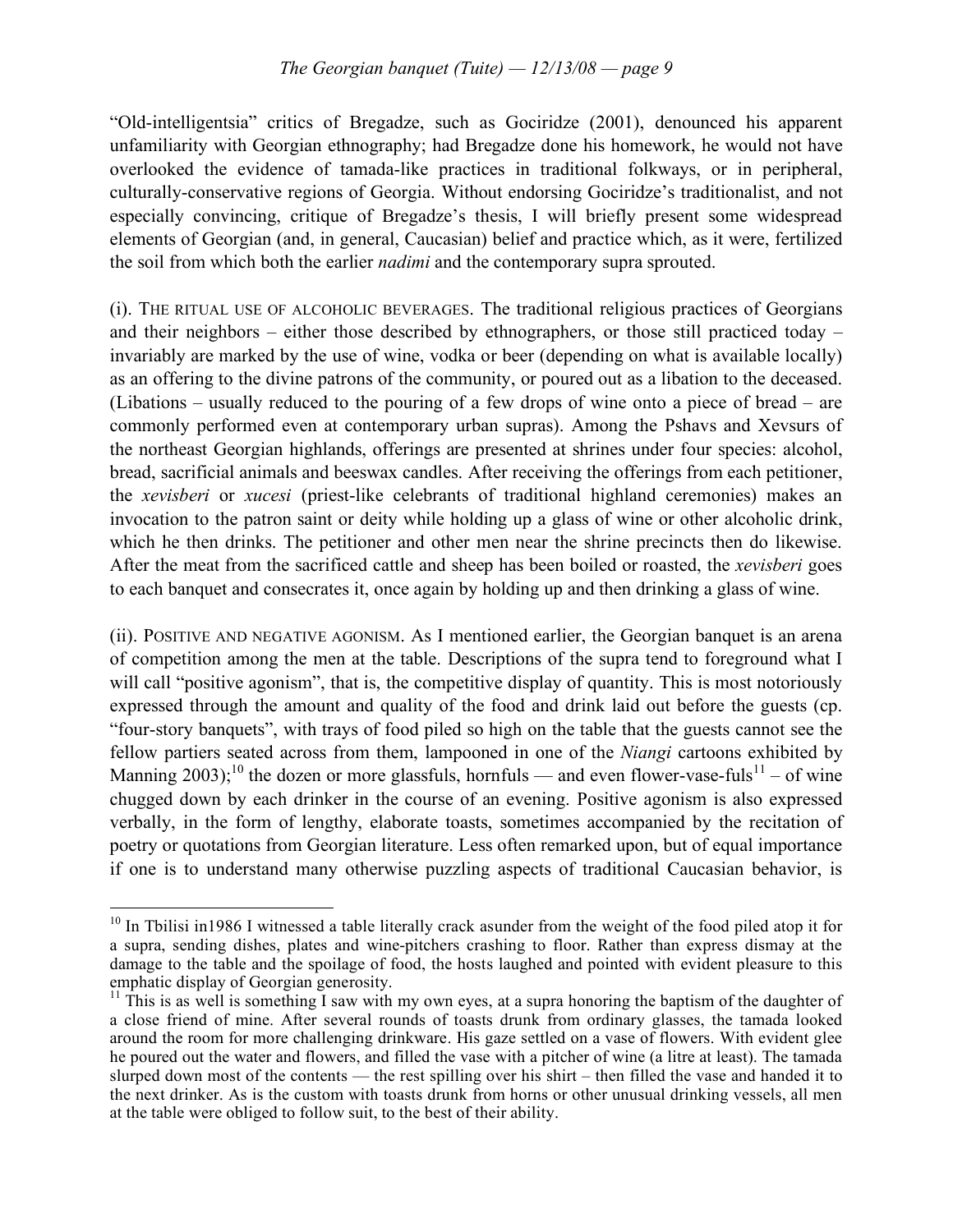"negative agonism", by which I mean the competitive display of restraint and self-control. If one is to believe the accounts of ethnographers, seconded by the vivid descriptions of highland morality contained in Grigol Robakidze's short story *Engadi*, the Xevsur mountaineers made selfcontrol (*tavšek'aveba*) into something of a cult. True self-mastery was manifested by controlling your sword strokes in a duel so as to only lightly wound your opponent; to control your passions so as to pass the night caressing a friend of the opposite sex (*sc'orperi*) without consummating the relationship; to bear the excruciating pain of traditional surgical interventions (including trepanation), or the agony of a difficult childbirth, without crying out.<sup>12</sup> At the banquet, negative agonism is directly joined to the excessive consumption just described. The ideal drinker not only ingests as much or more than his fellow banqueters, but at the same time he manifests no significant impairment of his alertness, eloquence, singing or dancing ability. The fame of the 17<sup>th</sup>-century champion drinker Č'iladze depended as much on the latter as on the former talent. In at least some regions of the Caucasus, there was a negative counterpart to the positive-agonistic display of hostly generosity as well: Seated at a table piled high with food, the ideal guest, according to an Ossetian proverb, leaves it untouched "even though hungry cats be clawing at his stomach" (Kaloev 1971: 197).<sup>13</sup>

(iii). THE GUEST-HOST RELATION. For the peoples of the Caucasus, whether from the north or the south, Christian or Muslim, hospitality is a central component of their self-image. For Georgians, "a guest is of God" (*st'umari* <sup>γ</sup>*vtisaa*). Traditional Daghestanian and Circassian homes always included a finely-furnished guest room or guest-house. According to Hewitt and Watson (1994: 6) "Abkhazians considered it rude to close the kitchen door because that implied that the family was not willing to offer hospitality to any passing guests". The banquet table, needless to say, is a privileged venue for displaying hospitality. But traditional Caucasian conceptions of the guesthost relation (Georgian *st'umarmasp'indzloba*) imply obligations for both parties, guest as well as host, and are situated in the larger context of mutual ties and responsibilities traversing the potentially dangerous outside world, a topic to be discussed in the following section of the paper.

### **3. The supra as socio-political model.**

After citing the popular myth about Georgians feasting while God apportioned land to the peoples of the world, Braund noticed something else in the legend that merited comment:

The Georgians were late: they had broken the rules. The model appeals to one contemporary Georgian self-image: Georgians are seen to be clever and resourceful, properly concerned with pleasures. They are seen not to be concerned with punctuality, for Georgians often pride themselves explicitly on their disregard for the constraints of time as for other rules and limitations. Georgians often speak of themselves as clever rule-benders, cunning and intelligent. Such a self-image had particular appeal for a people who lived in a land closely regulated by an alien authority (Braund 1994, p. 70).

<sup>&</sup>lt;sup>12</sup> My summary of Xevsur negative agonism is based on Tedoradze 1930, Baliauri 1991, Tuite 2000, among others; I also draw upon interviews with the ethnographer Tinatin Ochiauri (July 2001) and her brother Giorgi (March 2005).<br><sup>13</sup> While living among the highland Georgians of Xevsureti in the early 1920's, the anti-Soviet rebel leader

Kakutsa Choloq'ashvili impressed his hosts by his restrained behavior at the banquet table. It is recalled that "he ate very little, and only the best pieces" (K'onst'ant'ine Choloq'ashvili, pers. comm.).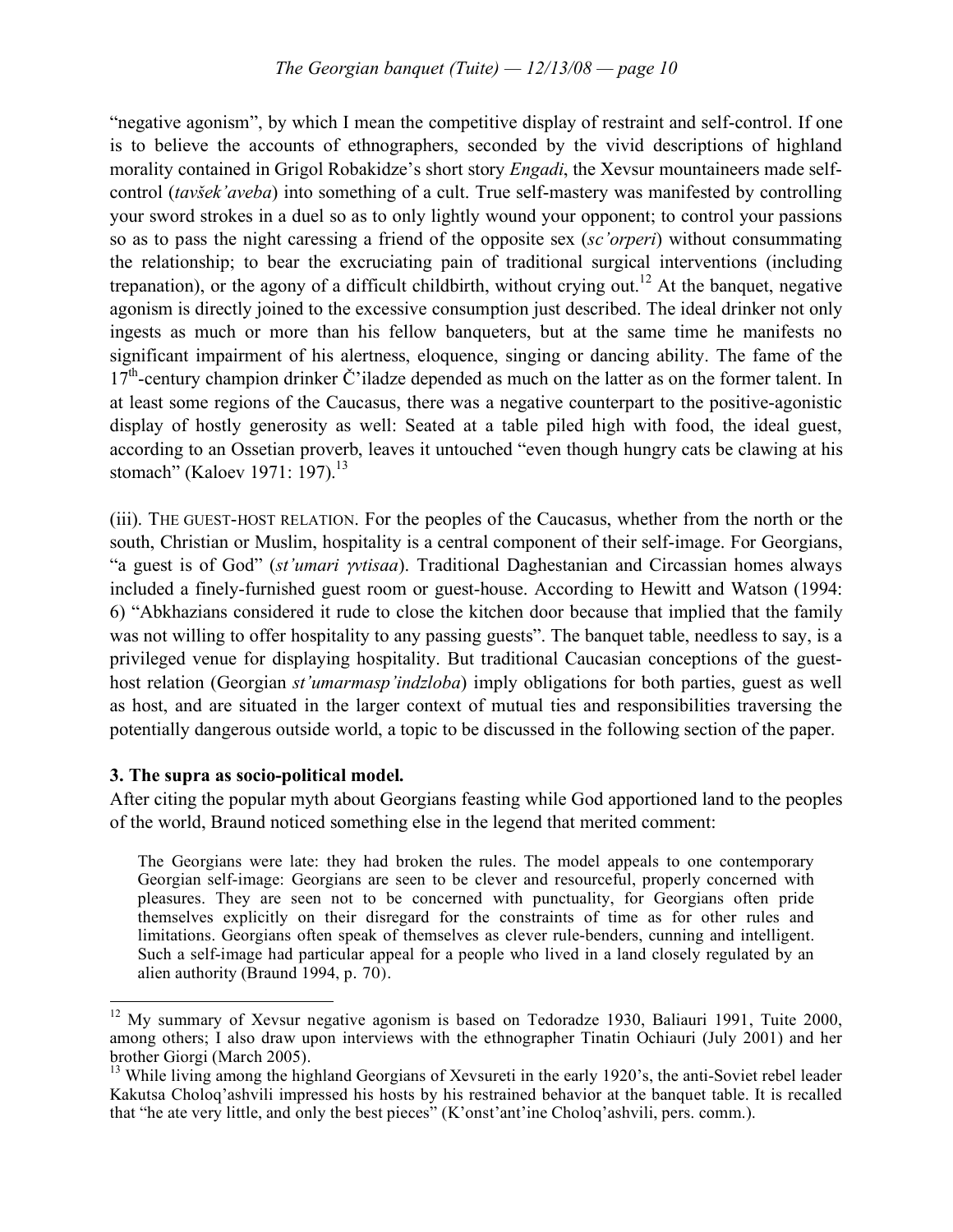The legend also illustrates the curious fact that, whereas Georgians vaunt their insouciance toward the written rules upheld by the State, the Church, the traffic police or even God Himself,<sup>14</sup> they adhere with remarkable tenacity to the unwritten conventions of the supra, and its code of hospitality, honor, and gender-appropriate behavior. In the view of some recent commentators of the "third-sector" camp, behind this seeming paradox lurks a major obstacle to the evolution of the sort of civic order characteristic of West-European societies. Since long before the incorporation of Georgia into the Soviet or even Tsarist empires,

the country's bureaucratic control is based not on formal laws, but rather the transformation of those laws into lawlessness, the removal of the idea of order from their content, their poetization, mythification, verbalization, "putting-into-words", "recanonizing", "reconception", their mythopoetic transfer into such a format that formal laws no longer have a decisive meaning, and disputes are settled "by relationship with some people, by friendship with others, by deference with some, by divine bluntness with others, by bribery with yet others" (Berdzenishvili 2004: 170).

Look at our streets, Berdzenishvili laments,

the country is full of drivers that know nothing at all of traffic rules … Corruption has reached such uncontrollable dimensions that even in cases of total ignorance of the rules of the road, drivers' licenses are freely given out … It would appear that people are willing to pay money under the table in order to put their own lives, and those of others, in danger (2004:168-9).

According to Jgerenaia (2000: 33), it is because Georgian society never underwent anything comparable to the Reformation that "a Western concept of citizenship and civil (social) philosophy" never developed there. As a consequence, official, codified models of society represented by the Orthodox church in Jgerenaia's essay, but one could just as well replace it with Tsarist, socialist, Soviet or Western-liberal ideology — never penetrated the "village", i.e. society itself, where unwritten conventions hold sway, and where the arena of social and political action is the supra.

In the final analysis, the law (holy writ) did not participate in the process of upbringing and socializing each new generation, in that it was successfully supplanted by the unwritten tradition of the supra … One fundamental trait of Georgian culture is the priority of the unwritten over the written (Jgerenaia 2000: 34)

The collection containing the above article and the one by Bregadze discussed earlier is entitled "The Georgian banquet and civil society" (ქართული
სუფრა და სამოქალაქო საზოგადოება), though the statements just quoted might give one reason to suppose that the title ought to have been "The Georgian banquet *versus* civil society". The term "civil society" has been a staple of politological discourse since Hegel's time, and numerous definitions are in circulation (Kaldor (2003: 6-10) identified no less than five). Georgian third-sector intellectuals tend to equate civil society with the institutions in which they operate, but in this paper I will adopt a more tradition definition of

<sup>&</sup>lt;sup>14</sup> Cp. W. E. D. Allen's remarkable characterization of the "aesthetic irresponsibility" and "amoral and untrammeled mind" of the Georgians: "The sense of nation is in itself a kind of aestheticism – a form of sensual taste – a preference for one's kind in contrast to other kind. On the other hand no man – or no people – of essential aestheticism, of taste, can conceive a fixed preference for a certain religious or political conception" (*History of the Georgian People,* 71-2).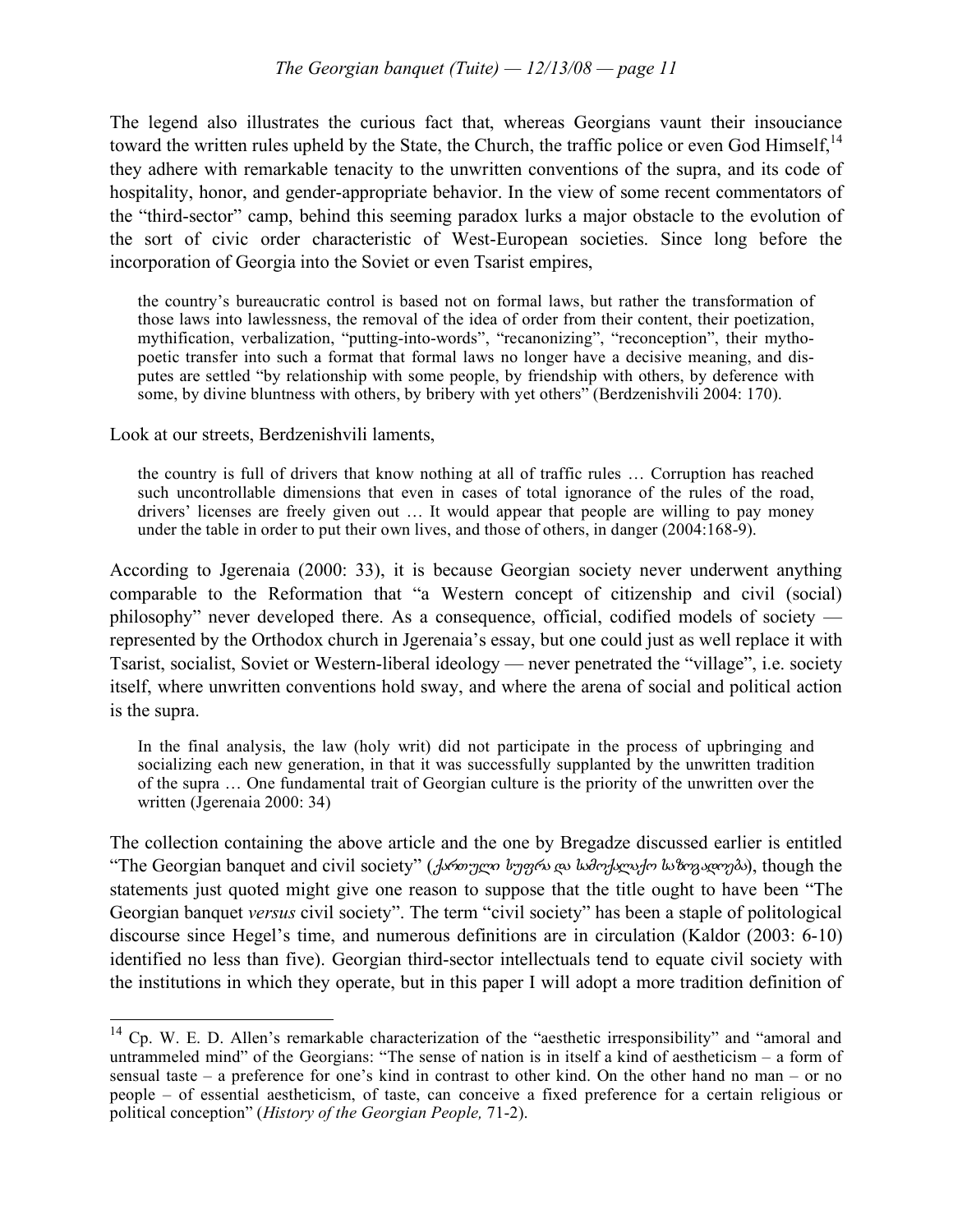civil society as the zone of activity between the household and the State, the functioning of which is assured by the absence of coercion and common ground roles of interaction and sociality.

It has become a commonplace to contrast the rule- and convention-bound supra, under the "dictatorship" of the tamada, with "democratic" gatherings (Manning 2003), where guests – young elite urbanites or "third-sector" intellectuals – drink, eat, dance, socialize and move about in relative freedom. Among the latter type of social event, the buffet-reception known to Georgians and Russians under the French expression "à la fourchette" (а-ля-фуршет, ალაფურშეტი) has become the paradigmatic example of the intrusion of Western forms of sociality into Georgian public space. The supra-versus-buffet dichotomy has become a trope of much ethnological and revisionist writing about the Georgian banquet, so I will follow in this vein by sketching out two prototypes of sociopolitical space, the one modeled on the "à la fourchette" buffet, the other on the traditional supra.

|                        | supra                            | à la fourchette                |
|------------------------|----------------------------------|--------------------------------|
| interactional paradigm | <b>GUEST-HOST RELATION</b>       | <b>CIVIL SOCIETY</b>           |
|                        | centralized, focused             | decentralized                  |
|                        | immobile                         | mobile                         |
|                        | asymmetric                       | symmetric                      |
|                        | selective, by invitation         | open                           |
| regulatory code        | UNWRITTEN TRADITION              | <b>WRITTEN LAW</b>             |
|                        | highly ritualized, less creative | less ritualized, more creative |
|                        | gender-marked                    | gender-equal                   |
| discourse paradigm     | MONOLOGIC                        | <b>DIALOGIC</b>                |
|                        | rhetoric, oratory                | (Habermasian) conversation     |
|                        | agonistic-epideictic             | cooperative                    |

TWO MODELS OF SOCIOPOLITICAL SPACE

I. À LA FOURCHETTE MODEL. The first type of sociopolitical space presupposes an arena of interaction — "civil society" – which exists outside the individual household, but which is also free of state control other than that required to maintain it in state of security, accessibility, cleanliness and working order. At the same time, the citizens as a whole cooperate toward achieving the above-mentioned goals. A crucial correlate of this kind of civil society is not only respect of written laws, but also the equal treatment – and if possible, consideration and courtesy – toward the frequently anonymous others who share one's public space. Investigators of the microsocial, such as E. T. Hall and Erving Goffman, have revealed the extent to which behavior in public spaces – service interactions, random encounters, traffic and queuing rules – depends on communally-shared codes of behavior, as well as conventions guiding the interpretation of and accommodation to social actions that do not fit the habitual script. The communicative counterpart to equal treatment is dialogue, in which each participant, presupposing that the other adheres to certain interactional ground rules, attempts in good faith to understand his or her interlocutor – the Habermasian conversational ideal often mentioned by writers on civil-societyrelated questions (cp. Manning 2007).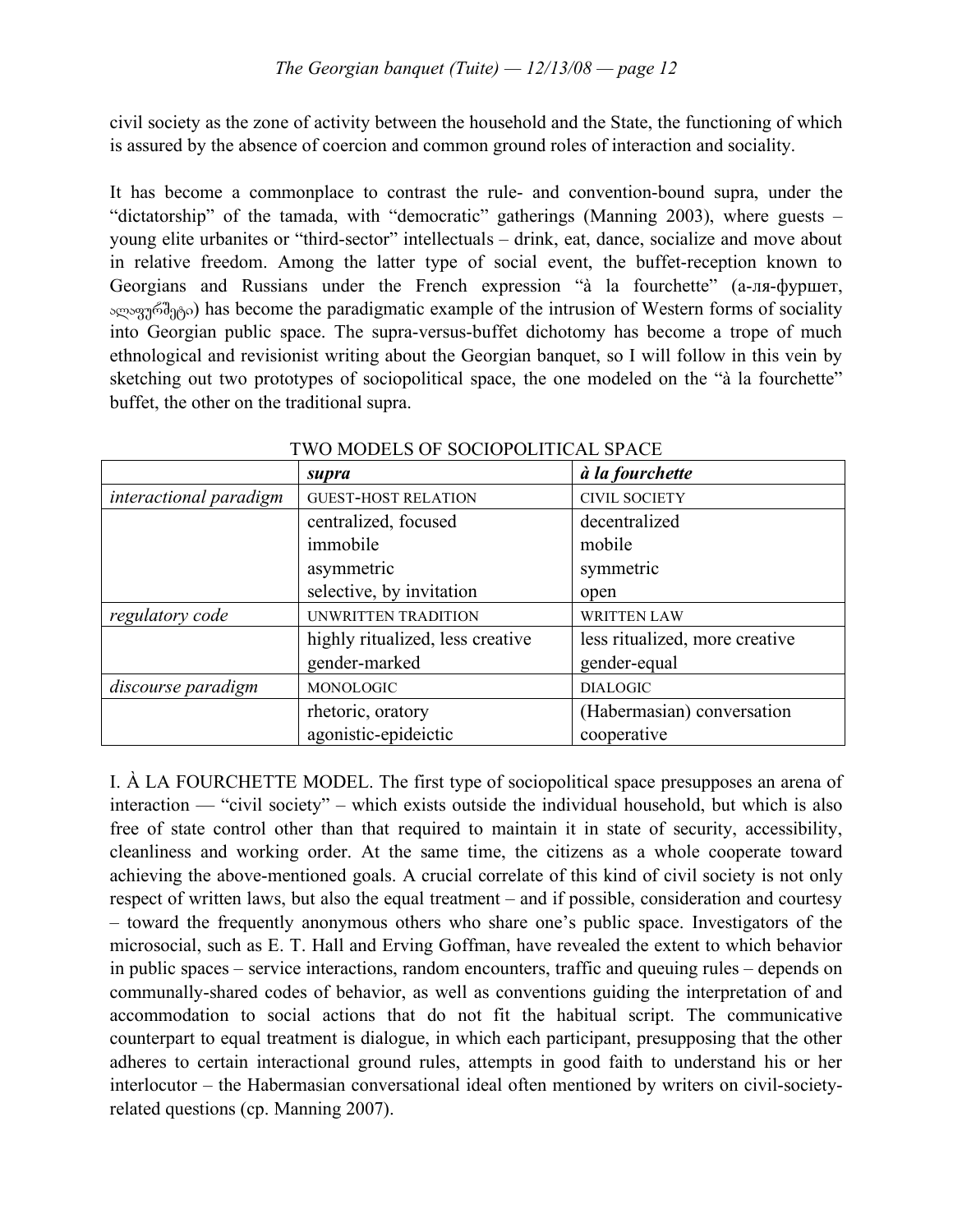Here is a diagram of civil society as an à-la-fourchette buffet. Clumsily represented as circles are citizens entering public space from the private domains of their households. Each citizen has equal rights of access to public space, but also equal responsibility for its upkeep and proper exploitation. The participants circulate freely, encountering other co-citizens, with whom they may engage in dialogues or conversations (these are the solid lines meeting at diamond-shaped intersections). Their interactions are regulated by the presupposable ground rules for the use of public space, proxemics, speech-genre norms, and the like. Some types of encounters and conversations modeled here are relatively routine or ritualized (instances of Malinowskian "phatic communion", employee-client service encounters), but each interaction has the potential for creativity, for elaboration in unexpected directions. It is important to note the absence of a hegemonic center-of-attention in à-la-fourchette civil society. One may have, of course, participants seeking to draw attention to themselves in public space, but they are not built into the system, so to speak.



It must, of course, not be forgotten that the à-la-fourchette buffet is still a highly marked social ritual in today's Georgia. It is almost exclusively practiced by younger, educated, more or less cosmopolitan Georgians – or by those who wish to be seen as such – and thus those who encounter each other at an event of this type simultaneously signal their equality with their peers (contrasted with the asymmetrical relation to be discussed in the next paragraph), and their distinctiveness vis-à-vis the vast majority of Georgian society.<sup>15</sup>

II. SUPRA MODEL. In my view, the foundation of the Georgian banquet – both the earlier *nadimi*, and the present-day supra – is the guest-host relationship, a complementary pair of roles, with their respective duties and obligations, known in approximately the same form throughout the Caucasus. Foreign visitors to the region report their astonishment at the generosity of their hosts, the quantities of food, drink and gifts with which they are received. (In another *Niangi* cartoon collected by Manning (2003), Georgians are shown bearing gifts of food to an alien spacecraft "so that the extraterrestrials do not say that Georgians are inhospitable"). Even as they

<sup>&</sup>lt;sup>15</sup> My thanks to Florian Mühlfried for bringing this point home after an oral presentation of this paper.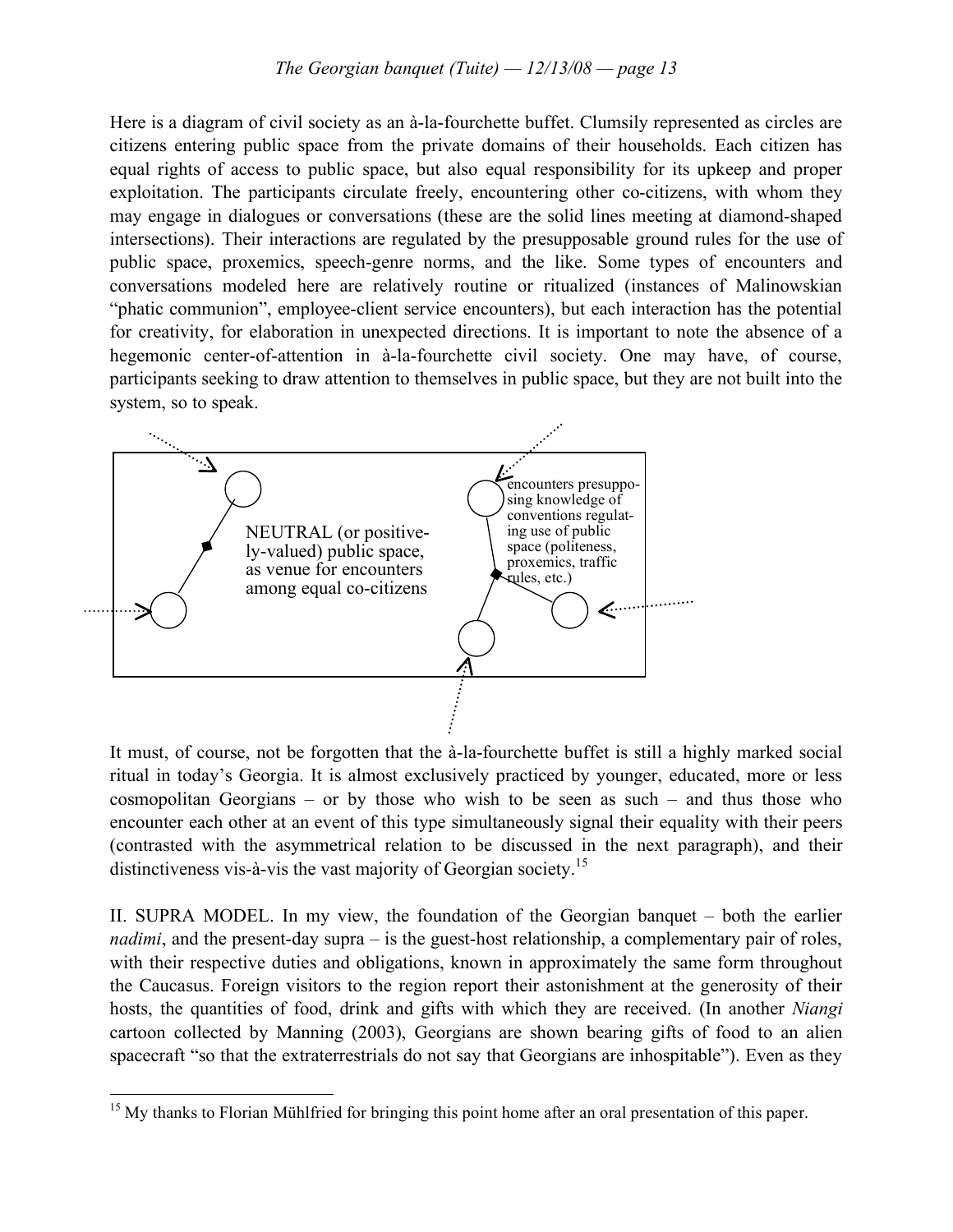marvel at the lavishness of the hospitality, however, visitors not infrequently grumble and chafe at the restrictions guesthood imposes on them – the long hours spent at the banquet table, when they would rather be sight-seeing, sleeping, or doing anything beside eat, drink and listen to toasts. There is a wonderful Georgian saying, quoted to me a few years ago by my friend and colleague Mirian Xucishvili, that sums up the role of the guest with far greater wit and concision than the writings of any ethnographer: "the guest is the host's donkey; he can hitch him wherever he wants" (*st'umari masp'indzlis viriao; sadac unda, ik daabamso*). But what such visitors fail to understand, as they return to their home country (or planet) with stuffed bellies, aching heads and suitcases full of gifts, is how the host-guest relation (*st'umarmasp'indzloba*) came to take on the dimensions lampooned in Soviet films and cartoons, and celebrated in travel guides.

Civil society, defined as an arena of social and economic activity outside the private and government sectors, but maintained by the combined efforts of both citizens and State, was unknown in the premodern Caucasus, and can scarcely be said to exist today in some political units of the region. Depending on the epoch and the locality, the space beyond the domesticated realm of the homestead and the village was either conceived as a savage no-man's-land, or an alien, hostile domain controlled by an intrusive State. Traversing the wild, potentially dangerous exterior, however, are bonds between individuals, households and communities, traditionally expressed in the language of kinship (sworn brotherhood, milk siblinghood, fictive adoption, godparenthood) and the guest-host relationship (Tuite 1998).<sup>16</sup>

The guest-host relationship is asymmetric, and highly ritualized (or "highly presupposing", in Silverstein's sense). Host and guest play their respective roles, as dictated by tradition.<sup>17</sup> The host kills the fatted calf, provides for all the guest's needs – as these are defined by custom, rather than the guest's actual wishes (*st'umari masp'indzlis viria*, after all). The relationship thus initiated is intended to be long-lasting, to be reciprocated and renewed by further acts of hospitality, and even to be continued by the descendants and relatives of the original host and guest. Most forms of Caucasian hospitality are gender-marked, being either restricted to men, or foregrounding men as the principal actors. At the same time, hospitality depends heavily on the "shadow work" of women, who prepare the food, serve the guests, and clean up afterwards, even if they are invisible, or nearly so, at the banquet.<sup>18</sup>

<sup>&</sup>lt;sup>16</sup> Cp. Parkes 2004 on fictive kinship as a mechanism for creating "alternative social structures" in regions lacking strong political centralization, such as the premodern Balkans and Caucasus. I would add that overly strong centralization, in the form of an intrusive state apparatus that insinuates itself into not only the public, but also the private spheres, likewise favors the maintenance of alternative networking

<sup>&</sup>lt;sup>17</sup> See the detailed study of Xevsur *st'umarmasp'indzloba* by Ochiauri 1980, who describes local hospitality etiquette for various types of occasion, various categories of kin, even the correct manner for visiting a woman confined to the menstruation hut.<br><sup>18</sup> In the winter of 2005 I visited the former mosque (*jame*) in Chxut'uneti, an Acharian village near the

Turkish border. The mullah's residence on the lower floor included a guest room with a small window in the wall adjoining the kitchen, through which the womenfolk could pass food to the mullah and his guests without being seen.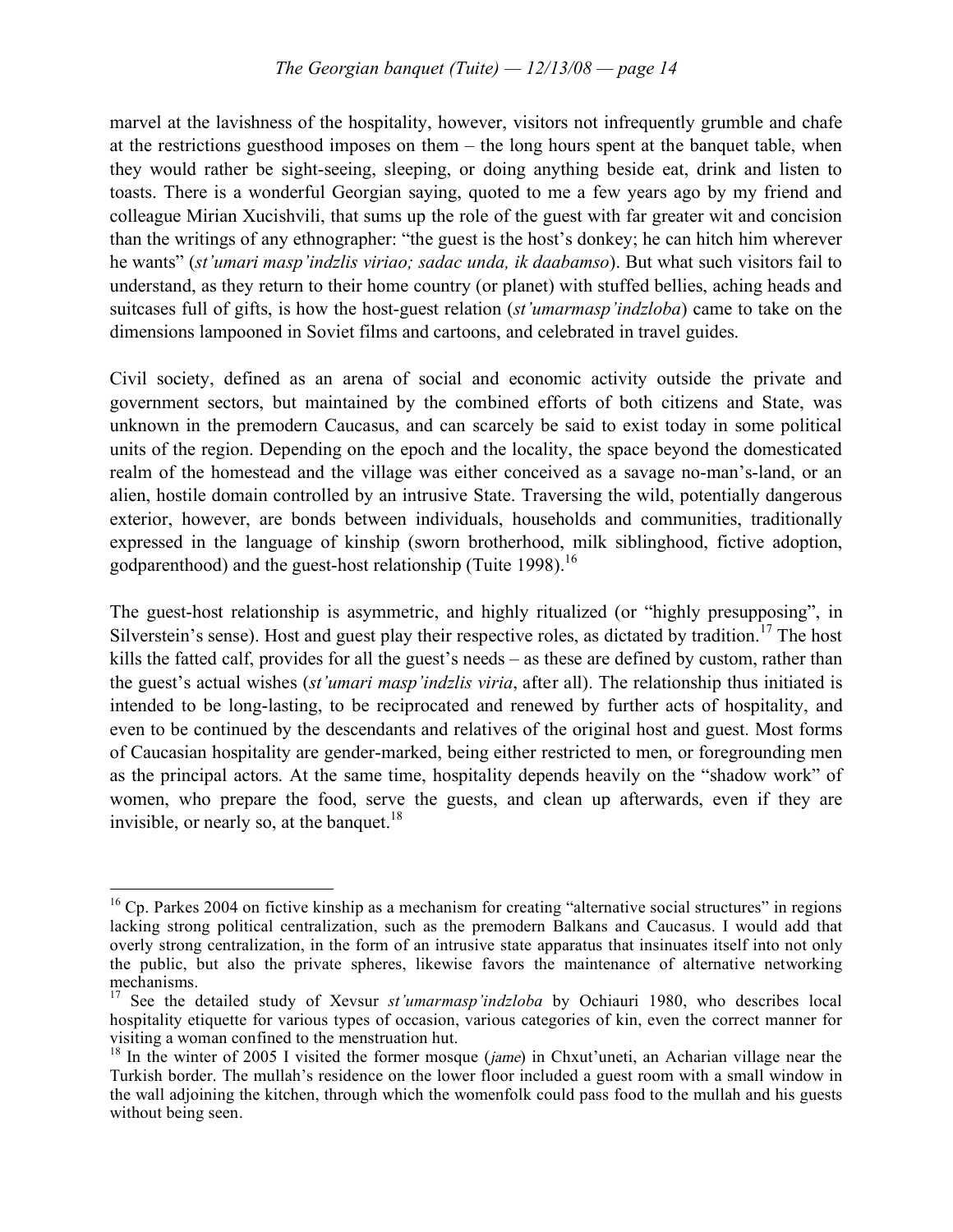There is also a degree of exclusivity to the guest-host relation, since it presumes that both parties understand their respective roles and responsibilities, and that the host's generosity is met by the guest's trust and submission. (It is this latter condition, I am convinced, that is the chief source of confusion for uninitiated foreign guests). To illustrate Caucasian beliefs concerning the investments entailed by hospitality, I will draw upon a celebrated poem by Vazha-Pshavela, which, significantly, bears the title "Guest and Host" (*st'umar-masp'indzeli*). Zviadauri, a Georgian from Xevsureti, strays into Chechen territory while hunting, and meets Joq'ola, who invites him home as his guest. Zviadauri has in fact raided this very village on numerous occasions, stealing livestock and killing many Chechen warriors. Nonetheless, he accepts the offer of hospitality, and as he enters the house he hands his weapons and armor to his host's wife, yielding himself totally to Joq'ola's protection. Joq'ola's neighbors discover the identity of their Georgian visitor, and come to seize him. Rather than surrender the man who slew so many of his kinsmen – including his own brother — Joq'ola defends him with drawn dagger:

Today he is my guest; Though he be responsible for a sea of blood, I cannot betray him, I swear by God …

The words Vazha put in the mouth of the Chechen Joq'ola still resonate with Caucasians. Yet this astonishing, and ultimately tragic, illustration of hospitality presupposes that host and guest play by the same rules, with the same intensity of commitment. The same can be said with regard to the supra. The guest-host relation receives its most condensed manifestation at the banquet table, in the agonistic display of generosity (enabled by female shadow-workers), in the guests' submission to the will of the *tamada,* and in the investment all participants are expected to make toward the successful performance of the supra. Furthermore, a great deal of talk around the banquet table, and especially that framed in toasts, has a markedly self-referential component (Manning 2003).<sup>19</sup> Not only are hospitality, positive and negative agonism, and Georgian (or Caucasian) values on display at the supra, they are explicitly mentioned and singled out for praise and reinforcement.

In the above diagram the agonistic, monologic oratory of the supra is contrasted to the cooperative conversation among citizens favored by Habermas. It should be noted that the sense of agonism appropriate to the supra is not the same as that employed in most analyses of political rhetoric. According to Gary Remer, "while the conversational ideal is cooperative, oratory is agonistic. The orator's goal, particularly in deliberative and judicial oratory, is to defeat his opponent" (1999). The Georgian toast (*sad*γ*egrdzelo*), however, is an instance of the third rhetorical type recognized by Aristotle, *epideictic,* defined as 'the ceremonial oratory of display' (*Rhetoric,* Book 1, Chapter 3). Performances of this third type – e.g. speeches delivered at the Olympic games, funerary orations praising the deceased – are to be evaluated aesthetically, on the basis of style and eloquence, rather than the persuasive merits of their content. The succession of *sad*γ*egrdzeloebi* at the supra are agonistic in this latter sense: they manifest a competitiveness

 <sup>19</sup> Self-referentiality seems to be another feature of the supra which was absent in the pre-modern *nadimi*.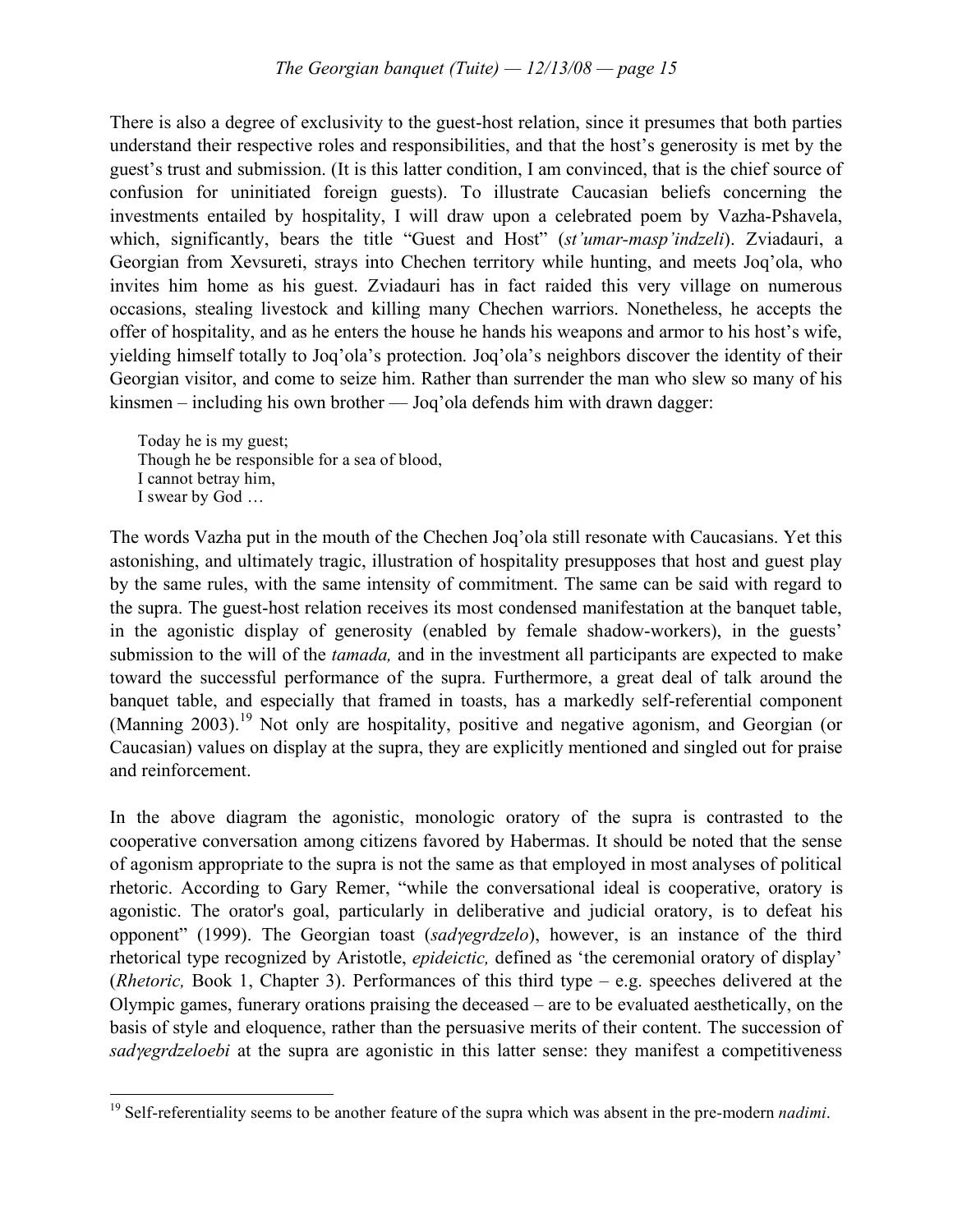grounded in shared beliefs, and therefore fulfill a cohesive rather than deliberative function. The speaker seeks to demonstrate eloquence and virtuosity while saying something he presumes his listeners already assent to. The supra may be a kind of academy, but it is rarely an agora.<sup>20</sup>



In the above diagram, unlike the previous one, the circles (representing participants) do not meet in exterior space, which is conceived as undomesticated and dangerous, but rather within the homestead of the one among them who serves as host. These encounters, unlike the ones modeled in the à-la-fourchette scenario above, presuppose a much richer fund of shared knowledge, and a higher degree of investment by participants in the relationship. Traversing the exterior is a network of bonds established through hospitality — or artificial kinship, which could be conceived as an enhanced guest-host commitment solemnized through fictive adoption or siblinghood – which enable the movement of people and goods, and mutual aid and defense, across clan, ethnic or religious frontiers.<sup>21</sup> If the traditional perception of external space is a negative one, that of the communities situated beyond that space is more ambiguous: the people

<sup>&</sup>lt;sup>20</sup> For this reason, toasts on genuinely controversial themes, on which at least some of those present at the supra have opinions strongly divergent from those of the tamada, tend to provoke discomfort and even conflict, rather than debate. The cases most often cited involve the notorious toasts to Stalin, which are still a not-uncommon phenomenon over a decade after the restoration of Georgian independence (Nodia 2000; Manning 2003). Dissident banqueters find themselves confronted with the difficult choice between compliance (e.g. toasting Stalin's leadership of the USSR to victory over Nazi Germany, while passing over the rest of his career in silence) or blatant refusal, at the risk of provoking a violent response. By contrast, refusal to drink a personal toast appears to have been a legitimate option at the medieval *nadimi*, if we accept as evidence the following exchange from chapter 9 of the *Amiran-Darejaniani:*

We ate food and drank wine. Then one of them filled his cup, stood up, and said thus: May God magnify Sepadavle son of Darisp'an, who has no equal on the face of the earth. He drank the wine and sat down. Then he filled the cup again, gave it to me and said: You too must call a blessing upon Sepadavle son of Darisp'an, and then drink. I told him: I have come to do battle with him, and until either he bests me or I best him, I will not invoke a blessing on his sun.

<sup>&</sup>lt;sup>21</sup> Marriage, which in Georgia and much of the North Caucasus is forbidden between people known to be related, serves a similar network-expanding function, in that it forges a bond between otherwise unaffiliated kingroups.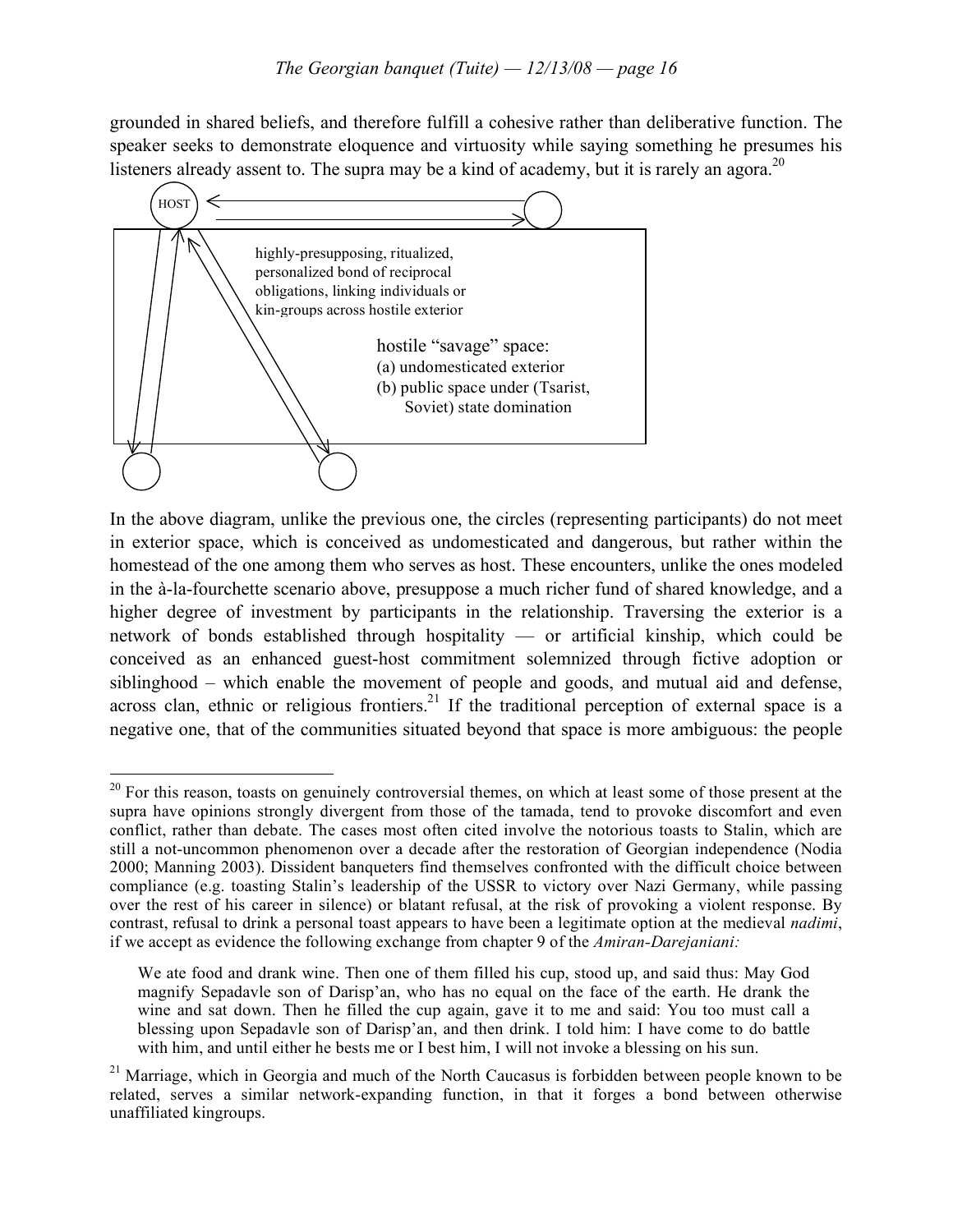living there are a potential source of danger, but also potential allies. Hence the importance placed by communities throughout the Caucasus region on network-establishing and networkreinforcing practices such as hospitality, fictive kinship, and the banquet. If one stretches the definition of civil society a bit to accommodate any non-governmental institution which permits the free association between people from different households (cp. Nodia 2000: 6), then traditional Caucasian hospitality could be said to fulfill this role; according to some Georgian analysts, it may have been the only functioning "civil-society" institution during the Soviet period (Gurgenidze 2000: 56; cp. Xaindrava 2000: 54).

The correlate of the negative conception of external space, alas, is a tendency toward predatory, exploitative or neglectful behavior in areas beyond the borders of the homestead and village. The traditional belief system of the highlanders of northeastern Georgia even included a divine patron — invoked under the name of St. George – of men as exploiters, for the profit of their communities, of the undomesticated space outside of the village and its adjacent fields. The Transcaucasian St. George is the protector of shepherds, hunters, travelers, and men raiding cattle from their neighbors on the other side of the mountains [Charachidzé 1968: 620; Tuite 1998]. Echoes of ancient divisions of space into the domesticated, private interior and the savage, exploitable but dangerous, exterior still emerge in contemporary Georgian daily life. During my first visit to Tbilisi in 1985, I was continually amazed, and baffled, by the abrupt transition from filthy, litter-strewn entry-ways into sumptuously-furnished apartments, once my host opened the door: the outer, public space was the domain of the intrusive, hostile State, whereas the domain across the threshold was private, one's own, and looked after accordingly.<sup>22</sup> More recent manifestations of this sharply binary spatial distinction are not pleasant to recount: the pollution and littering of public spaces – including ecologically-delicate rivers and forests – and the pillage and vandalism of utilities, public buildings and parks during the 1990's (e.g. telephone wires torn down and sold for scrap; the destruction of the central water-heating boilers in Tbilisi). It appears as well that anonymous others (i.e. non-guests, non-kin) encountered in public space are equally liable to be treated with neglect or worse; as a case in point I submit the near-total disregard for traffic courtesy and the safety of pedestrians manifest by Tbilisi drivers.

# **4. Civil society and its discontents.**

If, as many fervently hope, independent, post-Soviet Georgia will witness, sooner or later, the reconfiguration of public space in the image of Western-style civil society, what impact will this have on the guest-host relation and, more specifically, on the supra? Put another way, is the disappearance of drinking horns, four-story banquets and displays of epideictic oratory the price

<sup>&</sup>lt;sup>22</sup> A similar opposition, although it manifests itself in quite different ways, is expressed through the contrastive Russian modifiers *svoj* "one's own" and *čužoj* "other, foreign, strange", which occur frequently in the narratives of Russian villagers collected by Margaret Paxson: "Being *svoi* can mean being a member of one's immediate or extended family, a co-villager, a dear friend, a compatriot. The term *svoi* is a marker for belongingness of a wide range of types. *Chuzhoi,* the second term, is the opposite of *svoi.* Related to the same word that means "wonder," or "miracle" (*chudo*), and other words which denote dangerous beings (such as *chudovishche,* monster), *chuzhoi* refers to being a stranger — one who is a foreigner or outsider. It can be a person from another family or village or region or country" (Paxson 1999: 71; 2005: 77-85)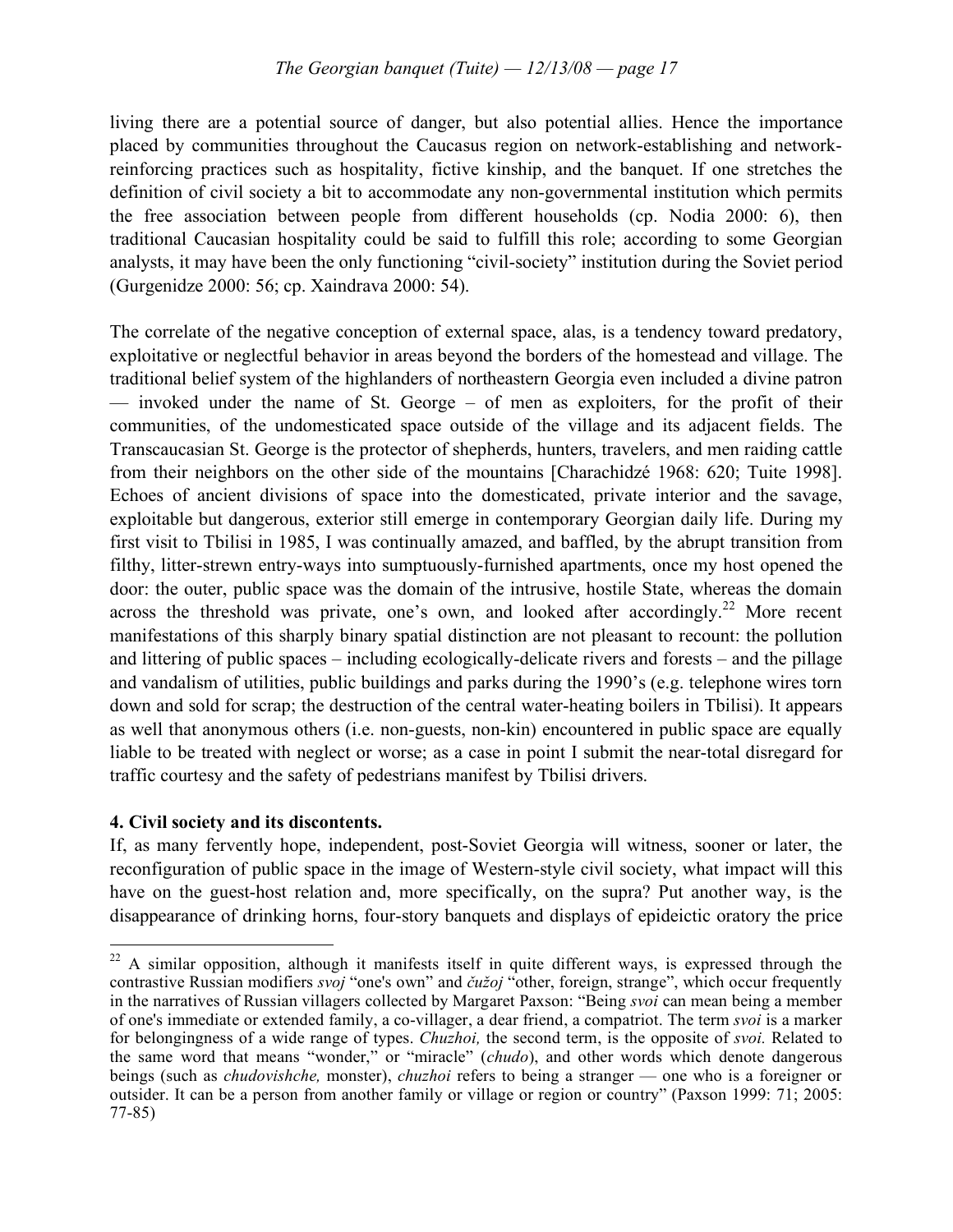Georgian society must eventually pay for clean parks and courteous drivers? Rather than engage in a pretentious and pointless stab at crystal-ball gazing, I will conclude by presenting three case studies, based on my own observations over the past ten years.

**I.** In the summer of 1995 I returned to Tbilisi for the first time since 1991. In the interim Georgia's first post-Soviet president had been deposed in a coup d'état that left much of the downtown in shambles. Shevardnadze was back in power. In the aftermath of a senseless civil war, Abkhazia was de-facto independent and Tbilisi's finest hotels packed with refugees. The economy was a mess, wages were not being paid, crime and drug abuse had spiraled out of control. I was staying in the apartment of my ex-wife's family. A couple days after my arrival a neighbor came by, a woman in her late 50's or early 60's. "Manana" (not her real name) was grumpy and very unhappy. The previous day, she told me, she boarded one of the minibuses (marshrutkas) that had become an increasingly popular means of transport in the city. The fare was the equivalent of 15 or 20 cents, more expensive than the archaic, painfully-slow streetcars, but much cheaper than a cab. A woman she knew came aboard a short while later, and sat not far from her. Ordinarily, the appearance of an acquaintance in any kind of public transportation, and even more so in the cramped quarters of a minibus, was met with an exchange of greetings and small talk, and an offer to pay for his or her ticket. Manana, however, had been reduced to such poverty in the years following the collapse of the USSR, that she could barely muster up the change for her own fare, much less someone else's. Her friend was clearly in the same situation. But rather than carry on their conversation and then go their separate ways, each paying for her ticket, the two women avoided acknowledging each other's presence, silently kept their gazes fixed in the opposite direction, until my neighbor, now even more depressed than she had been before she boarded the marshrutka, got off at her stop.

The 40 kopecks that Manana would have spent on her friend's minibus fare in 1985, but no longer had in 1995, is a droplet of the grease that enabled the machinery of hospitality to function. In order for Georgians to maintain their social networks the traditional way, a certain amount of excess wealth has to be available. Even those who were not especially well-off could summon the necessary resources to play host when the occasion demanded, whether it be a few extra rubles to invite an acquaintance for beer and khinkali, or the equivalent of several months' salary for a full-blown supra to celebrate a birthday, a wedding or the return of a son from military service. As Tamara Dragadze (1988) observed in a Rachan village in the late 1970's, and I witnessed on several occasions in the late 80's, Georgians could marshal considerable sums of money surprisingly fast, by drawing upon family savings and the excess funds provided by relatives, neighbors and friends.

In a sense, the *Niangi* cartoonists had a point: Hosting a supra required excess resources; the amassing of such resources presupposed a network of kin, friends and clients; and the maintenance of the network required … more supras. The endless cycle of banquets, of *don* and *contre-don*, worked as long it was oiled by surplus wealth and fuelled by the unremunerated labor of women. Surplus wealth was obtained from a variety of sources, many of them grouped under the heading of "corruption", or in any case, of undeclared revenue (e.g. private tutoring of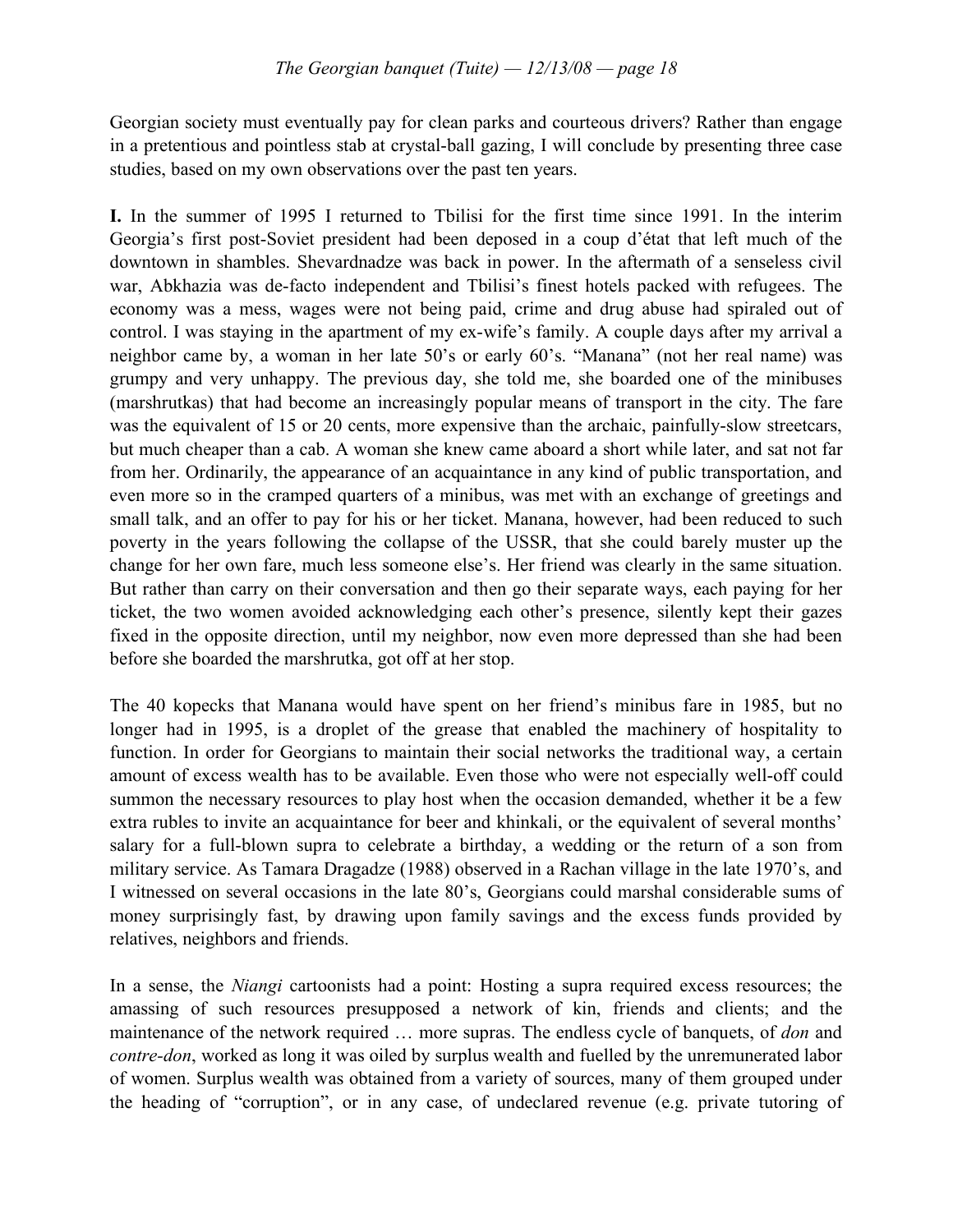students preparing for university entrance exams, from which faculty members could earn double or more than their official salaries).

When the economy collapsed in the early 90's, the host-guest cycle ground to a halt for many Georgians, in particular, those who had no links to the Shevardnadze machine. Supras became rarer and sparser. But to grasp the poignancy of Manana's story, one must consider the social as well as the economic context. Rather than a neutral zone of encounter between co-citizens, public space remained for Manana both a negatively-charged field traversed by the lifelines of her social network, and a stage upon which she performs before others, even in the tiny 12-seat theatre of a Tbilisi marshrutka. Beyond the purely pragmatic issue of network maintenance, hosting affords the pleasure of generosity, and an opportunity to display the disregard for money that appears to be a common feature of Georgian presentation-of-self.<sup>23</sup> Unable to afford the small sum needed to "host" her acquaintance in the marshrutka, Manana averted her gaze, and glumly pretended not to notice the other's presence. To have done otherwise, to have chatted with her without offering to pay her fare, would have be tantamount to calling into question the foundations of her social network. To someone accustomed to relationships maintained by repeated acts of hosting, in the context of which each such act demonstrates the investment and commitment made by both parties, the abrupt shift to a pay-your-own-way symmetrical interaction would have seemed either to signal a chilly downgrading of the relationship, or an admission of failure.

The depression and isolation that Manana experienced because she could not, or would not, extract her relationships from the old, familiar system of prestations and interdependencies, brings home one crucial component of the psychological cost of sudden poverty for a significant segment of Georgian society — a cost that Western economic and political analysts overlooked. Ten years later, among some of my "white intelligentsia" friends, who had suffered a dramatic loss of income in the 1990's, the supra, and the host-guest relation in general, have by no means disappeared, but they have been scaled back. Georgians have told me of trimming supra expenditures, limiting guest lists to close friends, and entertaining less frequently.

**II.** The essay by Jgerenaia mentioned at the beginning of this paper ends, rather surprisingly, with a declaration of fidelity to the supra, and outrage at its supplanting by the buffet-reception (gaalapuršet'eba). Indeed, he calls on his readers to actively resist such innovations, by "transforming any type of *à la fourchette* into a supra". In the summer of 2001 I may well have witnessed an instance of what Jgerenaia had in mind. At the invitation of a friend of mine, I attended the presentation of a new edition of the poetry of his grandfather, the celebrated writer Giorgi Leonidze. Despite the boiling July heat and lack of electricity, a standing-room-only crowd filled the lecture hall of the Writers' Union, for an afternoon of readings from Leonidze's

<sup>&</sup>lt;sup>23</sup> Once in the late 1980's, after arriving by marshrutka at our destination, a friend pulled out a handful of change to pay his fare and mine. A 15-kopeck coin fell to the floor. *Iq'os!*, he called out, "let it be", and we exited the conveyance without retrieving the coin. A Russian would have picked it up without hesitation, another friend claimed, but not a Georgian. The rarity of 1- and 2-kopeck coins in late-Soviet-period Tbilisi – to the extent that people often substituted the 10-k piece (which had the same diameter as the 2-k) when calling from payphones – probably derives from a similarly-motivated disdain for small change.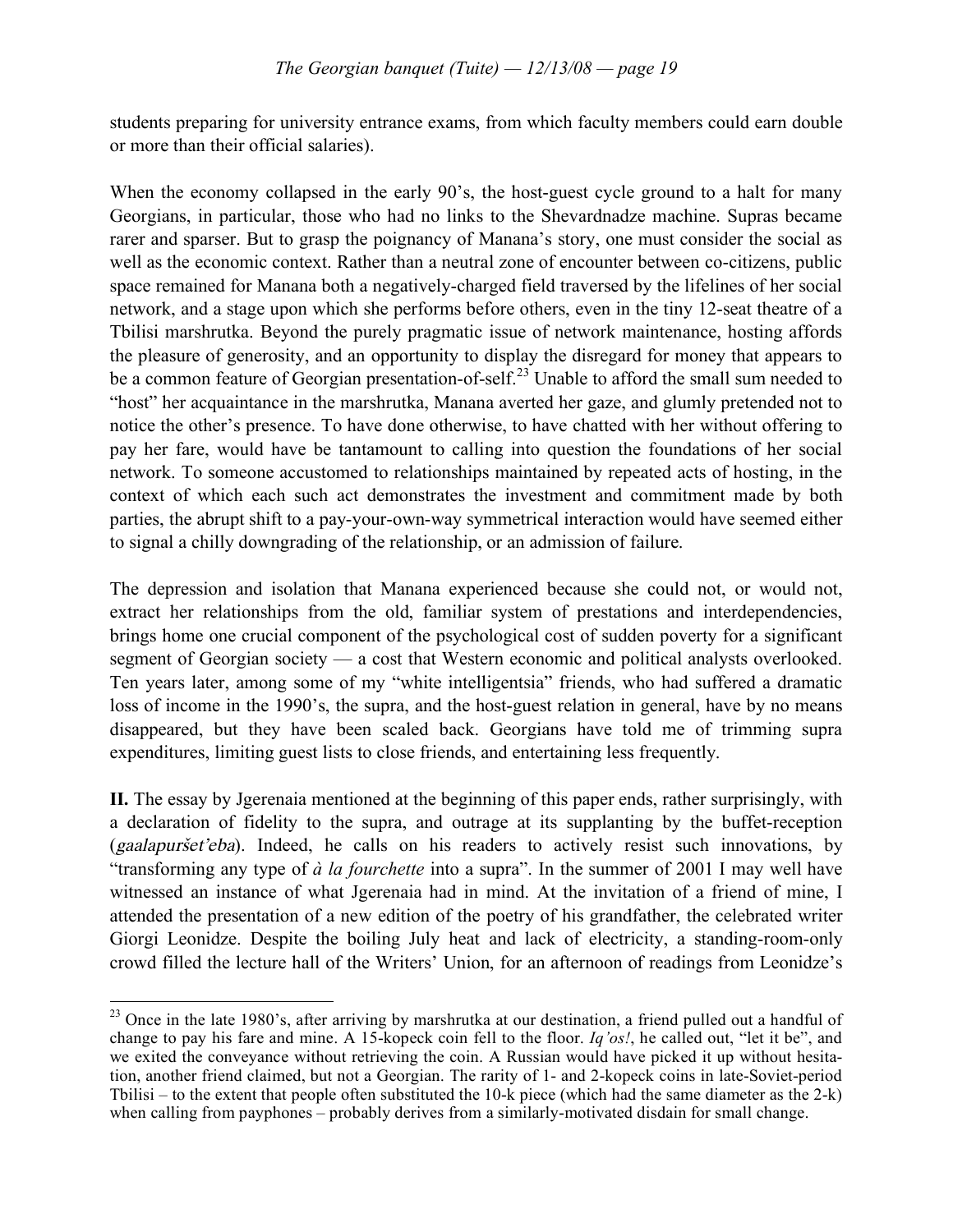poetry, reminiscences by friends, and appreciations of his work by literary critics. Afterwards, we were invited into an adjoining room for an *à la fourchette* reception. As the guests circulated with small plates of food and plastic glasses containing white wine or soft drinks, two men in their 60's or 70's stood by the bottles of wine at one end of the buffet table. Suddenly one of them declared, for all to hear, that this was an insult to the memory of a great poet and a great Georgian. He filled a glass, pronounced a *sad*γ*egrdzelo* in commemoration of Leonidze, and drank his wine to the bottom. The man standing beside him followed suit, and soon a half-dozen or so men were clustered about the self-proclaimed tamada. A supra bubble had emerged, one could say, within the context of an *à la fourchette*. It was to be continued later the same day at the home of Leonidze's grandson, with the same person as tamada.

The case of the "supra bubble" at the Writers' Union indicates, first of all, that wine continues to have special meaning compared to other beverages, and that its consumption requires some sort of ritual framing. I doubt that this framing will wither away to the vestigial "cheers" or "tchintchin" uttered by Westerns before their first sip of predinner drinks, at least not in my lifetime. At the same time, the noticeable rise in popularity (and quality) of Georgian beer is at least in part attributable to its exceptional status as the only alcohol-containing beverage which does not require ritual framing (Xaindrava 2000: 53-54; Mühlfried 2006: Manning & Uplisashvili 2007).<sup>24</sup>

Second point: As I recall, only men participated in the impromptu supra at the Writers' Union, even though a large number of women attended the reception. It is not surprising, of course, that Georgian women continue to regard the supra as a guy thing, but the co-existence of the two forms – and especially the potential for the kind of simultaneous occurrence described here – presents an interesting new social choice for men: the relatively unconstrained à-la-fourchette, where women and men meet on an equal footing, or the rule-bound gender-segregated supra. Presented with options unavailable to their fathers and grandfathers, will young men vote with their feet, so to speak, against the supra?

Finally, one more point that I sense was made by the dissident tamada and his cohort is that there is, frankly, something a bit cold about the à-la-fourchette. The supra requires the guests to sit together and not move about – except for the poor women going to and from the kitchen, of course – but the loss of freedom to wander about the room, plate and glass in hand, can contribute to the generation of warmth and camaraderie. The conventions of toast-making and *tamadoba* are certainly confining, and no one denies that they have generated countless hours of uninspired verbiage and insincere praise. But every now and then, an exceptional supra orator reminds one of Goethe's words: *In der Beschränkung zeigt sich erst der Meister.* K'ot'e Čoloq'ašvili, to mention just one illustrious example, is a witty and charming conversationalist under any circumstances, but when he is seated at the head of the table with a glass of wine in his hand, his verbal artistry somehow rises to a higher level. Friends who have shared this experience with me consider a supra with a tamada of this calibre as an "academy" in the truest sense. That may be

<sup>&</sup>lt;sup>24</sup> Among the Georgians of the highland districts of Pshavi and Xevsureti, homemade beer is consumed at shrine festivals, but the bottled beer drunk by city-dwellers inherits none of its ritual significance.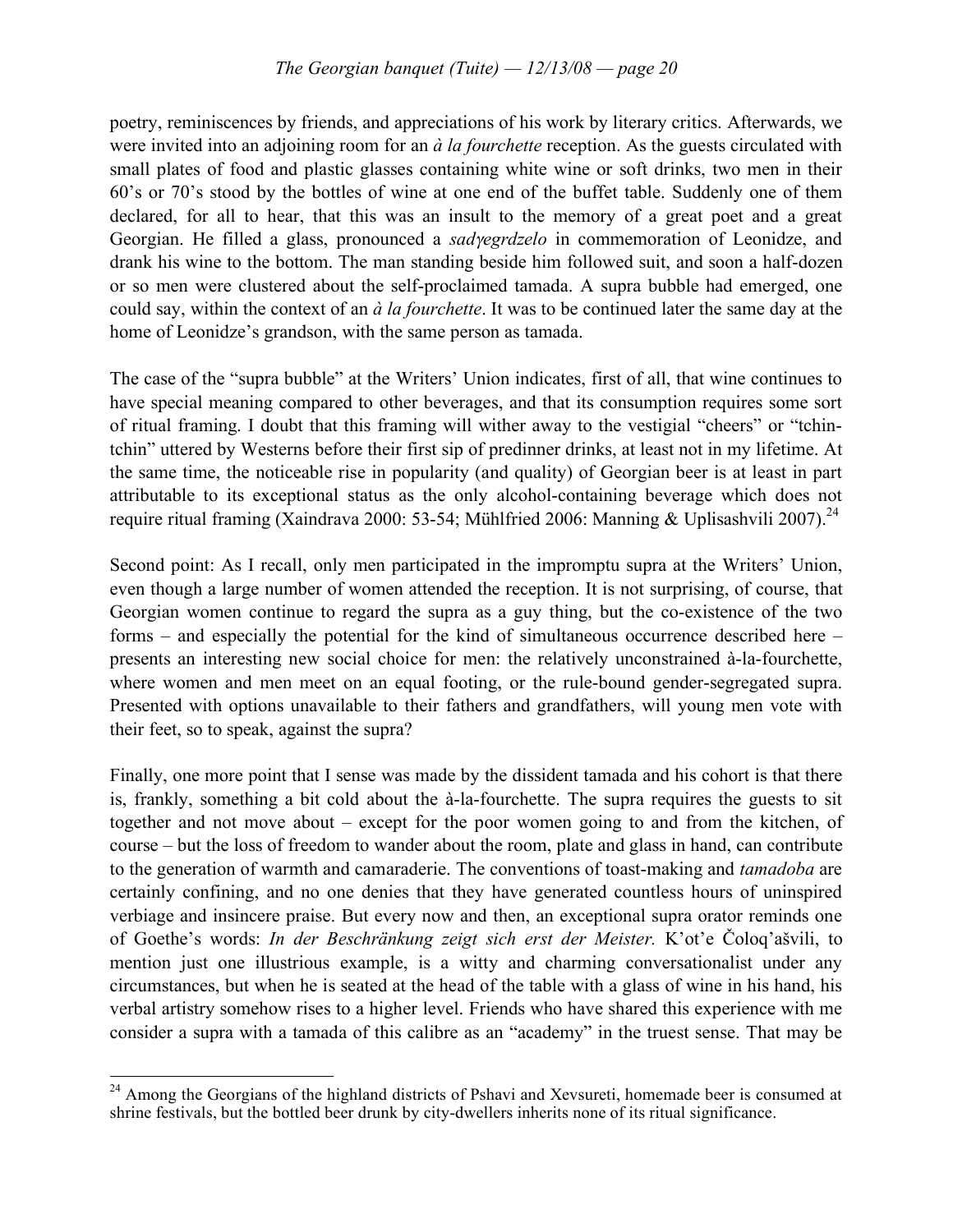so, but it is also the stage for the performance of an indigenous art form – even if it is only two centuries old! – that the à-la-fourchette could never supplant.

**III.** The last instance to be discussed happened just a short while ago. My friends "Mzia" and "Givi" have three young children, two boys and a girl. After toasting me on the occasion of my birthday, Givi sat his younger boy (5 years old) on his lap, gave him a glass of wine, and directed him to do likewise. He told the child what words to say, and admonished him for holding the glass in his left hand instead of the right, as custom dictates. Then Givi passed the wine-glass to his 8-year-old son, who formulated his own *sad*γ*egrdzelo*. It was brief, just two sentences, but contained some of the habitual formulas, made use of the optative mood, and even referred to me in the  $3<sup>rd</sup>$  person, as sometimes occurs in formal greetings (but is rare in toasts). The daughter, who was standing just behind her father, was not invited to pronounce a toast.

Several authors in the *Georgian Feast and Civic Society* collection refer to the supra as a special context for the transmission of values, rhetorical skills and behavioral norms to young people, for better or for ill. P'aat'a Gurgenidze makes the remarkable assertion that, whereas Georgians are baptized as Christians in church, "we are baptized as Georgians specifically at the supra" (2000: 56), since it is at the banquet table that values and a sense of ethnic cohesion are instilled. Since the Georgian language does not have a category of grammatical gender, it is not made explicit whether ALL Georgians, or only boys, are "baptized" at the supra. Whatever Gurgenidze may have had in mind, I would claim that both sexes undergo a sort of baptism, if by that is meant their initiation into certain gender-appropriate ways of speaking, behaving, and even thinking. In the cases of girls, their baptism is one of exclusion from the main events at the supra, to eventually join their mothers, aunts and older sisters in the kitchen.

Of Givi's two sons, the older boy already had some mastery of the language of the *sad*γ*egrdzelo*; the younger one still needed coaching. On other occasions as well I have seen boys of similar age rehearsing the spoken formulas and even gestural movements (e.g. raising the right hand with extended index finger, then making a slight twirling motion to punctuate the key word in the phrase) appropriate to supra discourse. In Nodia's view, the oratorical training received by young Georgian males at the supra "academy" finds application well beyond the walls of the dining room or banquet hall. "In large part, the style of public (*saǰaro*) discourse is the style of the *sad*γ*egrdzelo*" (Nodia 2000: 5). This is a startling assertion, and one that confirms my own impressions of the sort of speech heard at protest rallies and "meetings" (*mit'ingebi*). Like the epideictic oratory of the banquet toast, these monologues aim to reinforce beliefs already held by the audience, rather than convince or convert. Should partisans of an opposing opinion be present, one is far more likely to witness a shouting match than a debate.<sup>25</sup>

Kept out of the spotlight of the banquet table, like Givi's daughter, girls acquire different, less

 <sup>25</sup> One wonders if the influence of the *sad*γ*egrdzelo* genre extends even further into the public domain. The case could be made that too much post-Soviet historiography reads like patriotic toasts – accompanied by specious etymologies and the tendentious attribution of toponyms and tribal names – rather than a methodologically respectable reconstruction of the past. See Shnirelman 2001 for some cautionary tales.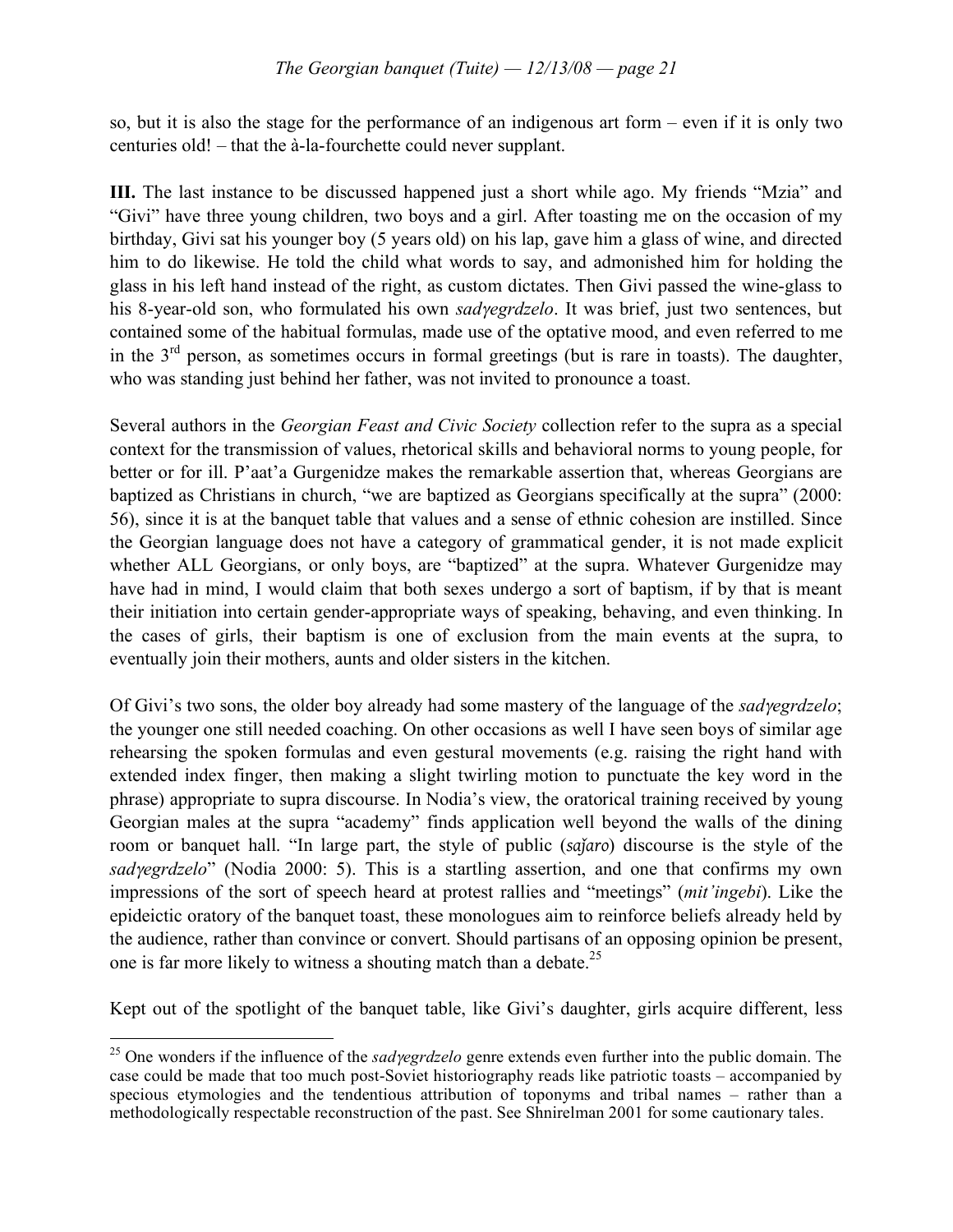formalized, ways of socializing, and different speech habits from boys, employing discursive styles less marked by the epideictic oratory of the *sad*γ*egrdzelo* (cp. Kotthoff 1995: 376-7). In today's Georgia, women are becoming increasingly prominent in the political, media and intellectual arenas, and – as in some Western countries – their academic performance is catching up with and even surpassing that of the males in their cohort. I strongly believe that the daughters and granddaughters of yesterday's shadow-workers will have much to say about how future generations of Georgians socialize, build and maintain networks, speak, and behave, in public.

#### ACKNOWLEDGMENTS

If I were to extend individual thanks to every friend, colleague and fellow banqueter who has contributed directly or indirectly to the observations and reflections contained here, the acknowledgments would be longer than the paper itself. Certain individuals nonetheless merit special mention: first of all, my friend P'aat'a Buxrashvili, with whom I have shared wine, insights and fieldwork experience for nearly two decades. Special thanks as well go to Pat'i Antadze, K'ot'e Choloq'ashvili, Shota Malashxia, Berucha Nik'olaishvili, Mirian Xucishvili, and to all those who commented on an earlier version of this text presented at the Conference on Language, History and Cultural Identities in the Caucasus, hosted by the School of International Migration and Ethnic Relations of Malmö University, Sweden, on 18 June 2005. The very existence of this paper, and a good part of its content, is due to the innovative research and insightful comments of my young colleagues and master supralogists Florian Mühlfried and Paul Manning.

#### **BIBLIOGRAPHY**

Allen, W. E. D. 1932. *History of the Georgian People.* London: Kegan Paul.

- Braund, David. 1994. The Nation: a real myth. *The Nation: Myth or Reality?* ed. Keith Cameron, pp. 65-72. Bristol: Intellect Ltd.
- Bregradze, Levan. 2000. sadγegrdzelo da misi k'omp'ensat'oruli buneba. *Kartuli supra da samokalako sazogadoeba,* ed. Gia Nodia, 9-15. Tbilisi: Caucasus Institute for Peace, Democracy and Development.
- Charachidzé, Georges. 1968. *Le système religieux de la Géorgie païenne: analyse structurale d'une civilisation.* Paris: Maspero.
- Čubinašvili, Davit. 1887/1984. *Kartul-rusuli leksik'oni.* Tbilisi: Sabč'ota sakartvelo.
- Colarusso, John. 2002. *Nart sagas from the Caucasus. Myths and legends from the Circassians, Abazas, Abkhaz and Ubykhs.* Princeton: Princeton University Press.
- Dragadze, Tamara 1988. *Rural Families in Soviet Georgia – A Case Study in Ratcha Province.* London: Routledge.
- Gociridze, Giorgi. 2001. vin ebrdzvis kartul supras? (Who is fighting against the Georgian banquet?) Lit'erat'uruli sakartvelo, 23-29 March 2001, pg 7.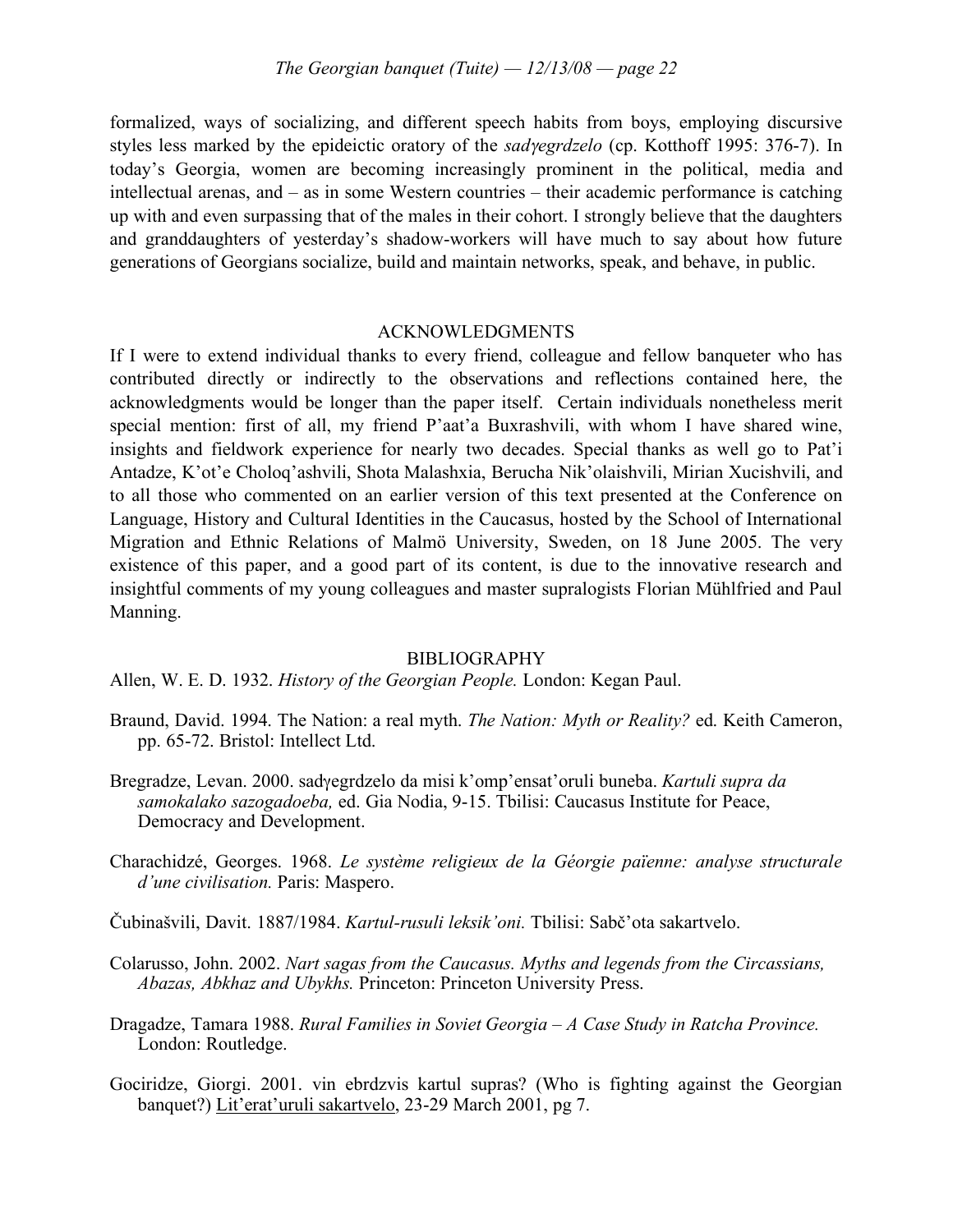Gurgenidze, P'aat'a. 2000. Disk'usia (Discussion). Gia Nodia, ed., 55-57.

- Hewitt, B. G. & Watson, E. 1994. Abkhazians. *Encyclopaedia of World Cultures,* vol. 6, Russia and Eurasia, pp. 5–10.
- Jgerenaia, Emzar. 2000. kartuli supris sociopilosopia da zogierti sxva ram. (The socio-philosophy of the Georgian banquet and some other things). Gia Nodia, ed., 31-42.
- Kaldor, Mary. 2003. *Global Civil Society: An answer to war*. Cambridge: Polity Press.
- Kaloev, B. A. 1971. *Osetiny.* Moscow: Nauka.
- Kotthoff, Helga. 1995. The Social Semiotics of Georgian Toast Performances Oral Genre as Cultural Activity. Journal of Pragmatics 24: 353-380.
- Kotthoff, Helga. 1999. Mahlzeiten mit Moral. Georgische Trinksprüche zwischen Pathos und Poesie. *Von der Moral zu den Moralen,* ed. by Jörg Bergmann & Thomas Luckmann, 13-50. Opladen: Westdeutscher Verlag.
- Lamberti, Don Archangelo. 1938. *Samegrelos a*γ*c'era.* (Description of Mingrelia, tr. Aleksandre Č'q'onia). Tbilisi: Federacia.
- Magarotto, Luigi 2002. Il Rituale della Tavola Georgiana (Lettera a Stefano Brugnolo). Samizdat n. 27.
- Manning, Paul. 2003. Socialist supras and Drinking Democratically: Changing Images of the Georgian Feast and Georgian Society from Socialism to Post-Socialism. (unpublished manuscript, Trent University)
- Manning, Paul. 2007. Rose-colored glasses? Color revolutions and cartoon chaos in post-socialist Georgia. *Cultural Anthropology* 22.2, 171-213.
- Manning, Paul and Ann Uplisashvili. 2007. "Our Beer": Ethnographic Brands in Postsocialist Georgia. *American Anthropologist* Vol. 109, No. 4, 626-641.
- Mathieu, François. 2002. Compte-rendu de Daniel Zimmermann, *Alexandre Dumas le Grand* (Phébus). L'Humanité, 25 juillet 2002 http://humanite.fr/journal/2002-07-25/2002-07-25- 37669
- Mühlfried, Florian. 2005. Banquets, Grant-Eaters and the Red Intelligentsia in Post-Soviet Georgia. Central Eurasian Studies Review Vol. 4, No. 1: 16-19.
- Mühlfried, Florian. 2006. *Postsowjetische Feiern: Das Georgische Bankett im Wandel.* Stuttgart: ibidem-Verlag..
- Nik'oladze, Nora. 2004. Ak'ak'i C'ereteli da mcire polk'loruli žanrebi (sadγegrdzelo). [Akaki Tsereteli and minor folklore genres (toasting)]. Kartveluri memk'vidreoba VIII: 158-162.

Nižaradze, Gaga. 2000. kartuli supra k'ult'urul k'ont'ekst'ši. (The Georgian banquet in its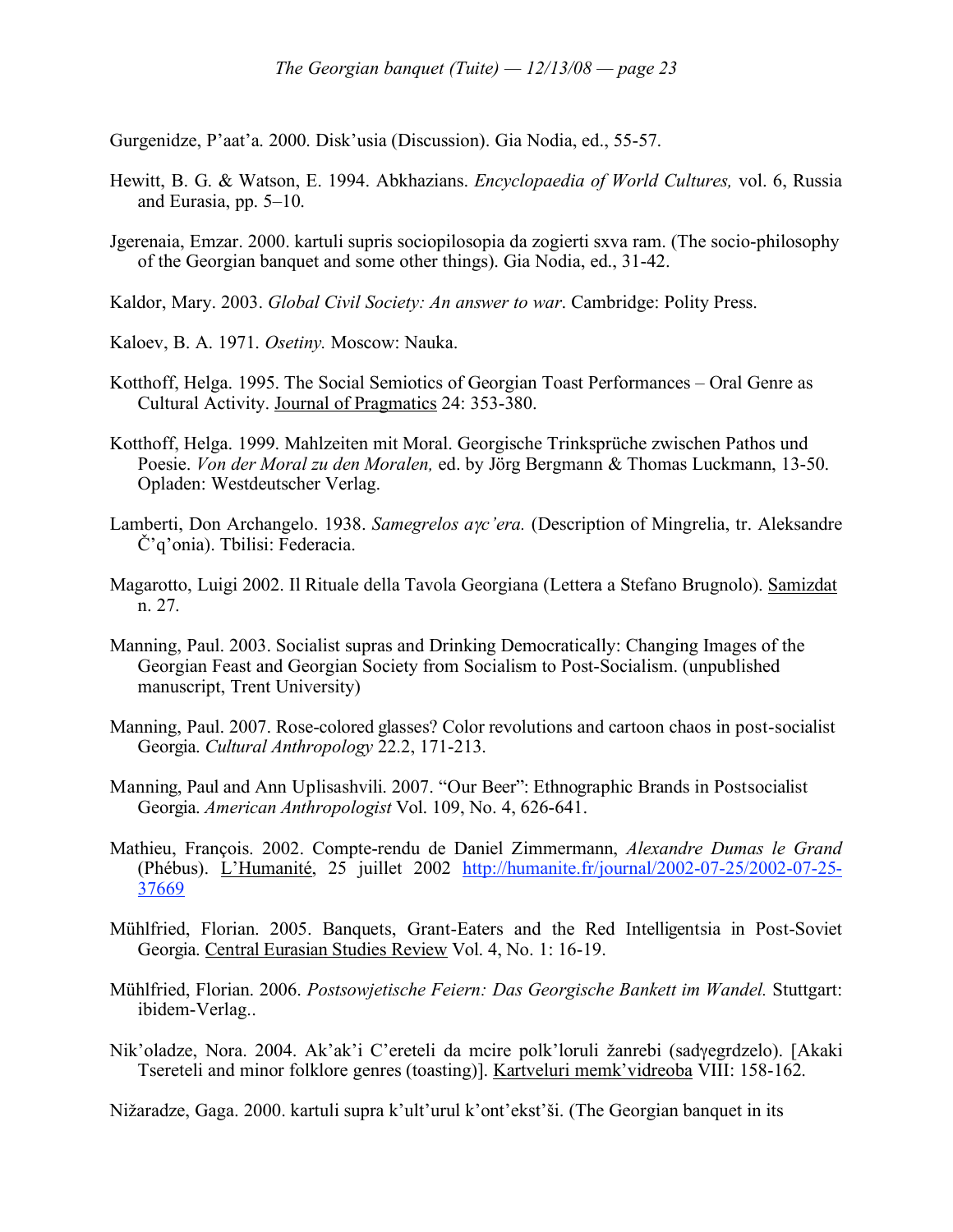cultural context). Gia Nodia, ed. 22-30.

- Nodia, Gia, ed. 2000. *Kartuli supra da samokalako sazogadeoba.* (Georgian Feast (*supra*) and Civic Society). Tbilisi: Caucasus Institute for Peace, Democracy and Development. (http://www.cipdd.org/en/ publication.shtml?lang=eng&detail=1&id=49)
- Ochiauri, Aleksi. 1980. *st'umarmaspindzloba xevsuretši.* (Hospitality in Xevsureti). Tbilisi: Mecniereba.
- Orbeliani, Grigol. 1951. *P'oezia: lirik'a, ep'osi, targmanebi (1827-1883)*, ed. by Ak'ak'i Gac'erelia. Tbilisi: Sabč'ota mc'erali.
- Parkes, Peter. 2004. Milk kinship in Southeast Europe. Alternative social structures and foster relations in the Caucasus and the Balkans. *Social Anthropology* 12: 341-358.
- Paxson, Margaret. 1999. *Configuring the past in rural Russia.* PhD Dissertation, Université de Montréal.
- Paxson, Margaret. 2005. *Solovyovo: The story of memory in a Russian village.* Bloomington: Indiana University Press.
- Rayfield, Donald. 1994. *The literature of Georgia. A history.* Oxford: Clarendon Press.
- Remer, Gary. 2000. Two models of deliberation: conversation and oratory in ratifying the constitution. *Journal of Political Philosophy* 8.1, 68-90. (Version prepared for the University of Chicago Political Theory Workshop, 24 May 1999, http://ptw.uchicago.edu/**remer**99.pdf)
- Shatirishvili, Zaza. 2000. nadimi da p'olit'ik'a. supris penomenis analizi tanamedrove kartul k'ult'uraši. (Feast and politics: An analysis of the banquet phenomenon in contemporary Georgian culture). Gia Nodia, ed., 16-21.
- Shatirishvili, Zaza. 2003. "Old" Intelligentsia and "New" Intellectuals: The Georgian Experience. Eurozine.
- Shnirelman, Victor A. 2001. *The Value of the Past: Myths, Identity and Politics in Transcaucasia.* Senri Ethnological Studies no. 57. Osaka: National Museum of Ethnology.
- Tedoradze, Giorgi. 1930. *Xut'i c'eli pšav-xevsuretši* (Five years in Pshav-Khevsureti). Tbilisi: Sil. Tavartkiladzis gamocema.
- Tuite, Kevin. 1998. Representations of social space in South Caucasian and Indo-European ideology. *Cosmos* vol 14 #1: 9-20.
- Xaindrava, Ivliane. 2000. Disk'usia (Discussion). Gia Nodia, ed., 53-55.
- Xaraišvili, Vano. 1997. *leksad tkmuli sad*γ*egrdzeloebi.* (Toasts recited in verse). Tbilisi: P'irveli st'amba.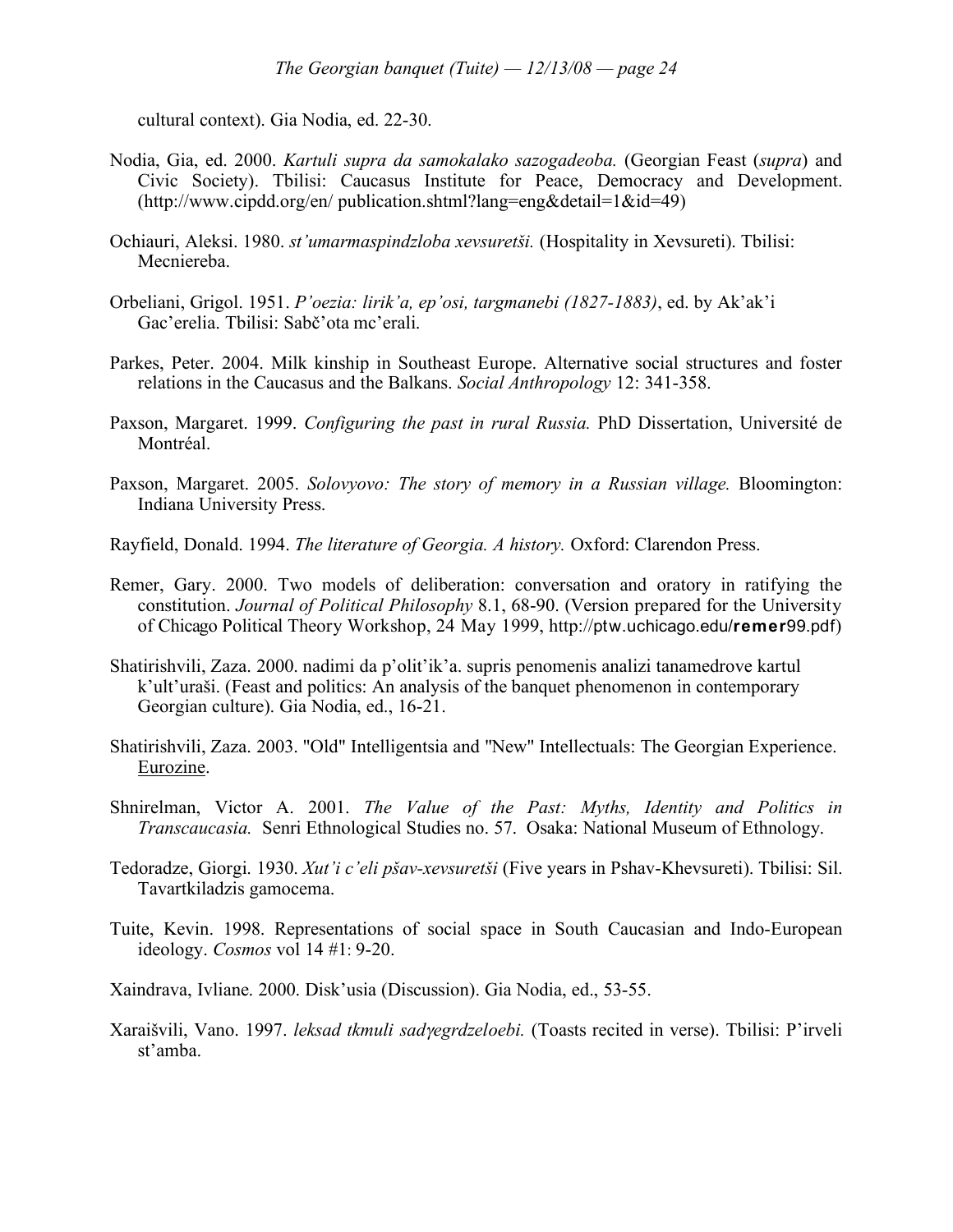#### **APPENDIX. Banquet and tamada outside of Georgia.**

Just how "Georgian" is the supra? Here are four texts which I recently found on the Internet by searching with the keywords "tamada" and "toast", that is, the two features of the supra of interest to Bregadze (2000) in his paper on the origins of the supra. The passages are quoted verbatim (except for the removal of ethnic identifiers). Can you identify the ethnic group(s) whose banqueting behavior is being described?

#### Text A:

Some strictly observed customs have come down through the ages, and meals may seem somewhat prolonged to Europeans. Before sitting down to the feast, the most respected, experienced and witty of the guests is chosen to be the tamada, who presides over the table. As a rule, he raises the first glass to the person being feted or the guest of honor. Then toasts are drunk to each of the guests in turn, the *tamada* ensuring that seniority is observed, and that none of those present are neglected. It is customary for the person being toasted to thank all those who have complimented him and to drain his glass last. Toasts are drunk to all kinds of things and people: to parents, children, friendship, happiness. A resourceful *tamada*, or any of the guests with his permission, can think up all manner of toasts. The last glass is always drained to the hosts and their home. Toasts are pronounced standing, and every speaker seems to try to outdo the preceding one, although not in the amount of drink. Xs generally drink a lot, but they know when to stop, and it is considered quite disgraceful to be unsteady on one's feet. (Anonymous 2005)

#### Text B:

It's a rare party in X that has no toastmaster – whether it be a dinner party, wedding, birthday party or Jubilee. In the West, people clink glasses of champagne, wine and vodka, wishing each other good health, "Cheers" or "Ciao." It's as simple as that. Not so in X, where a specific person is designated or, sometimes, just assumes, the role of toastmaster. Think of him more like an "emcee," orchestrating and improvising what, in essence, is a dramatic social performance. In the X language, he's called "tamada," (ta-ma-DA) which is derived from two words – "tam" (all, everybody) and "ata" (father), as in "father of all." In essence, that's his assigned responsibility – to connect people with each other, guide them, and provide for their well-being. It's his job to know who all the guests are, at least, all of the important ones, and to introduce them formally by lavishing praise upon them. These speeches are entertaining, informative and spontaneous in nature, and may last up to 10-15 minutes (though it sometimes seems like an eternity). (Garibova 1996)

#### Text C:

Vodka, cognac and champagne are only drunk (ad fundum!) after a toast. The 'Toast Master' or 'Tamada' will decide on the order of speeches, usually in order of seniority, although foreigners may be given preference. A toast will usually include words of thanks for the hospitality, and generous wishes for the well-being and good health of the host and his family, or any other words appropriate to the occasion. (Wilson 2001)

#### Text D:

Food forms the social fabric of this country, both warp and woof. X people are always looking for an excuse to either host a guest or be one. There's even a name for the man or woman in charge of keeping the evening's food and drink flowing: the tamad or tamada. I don't possess the physical